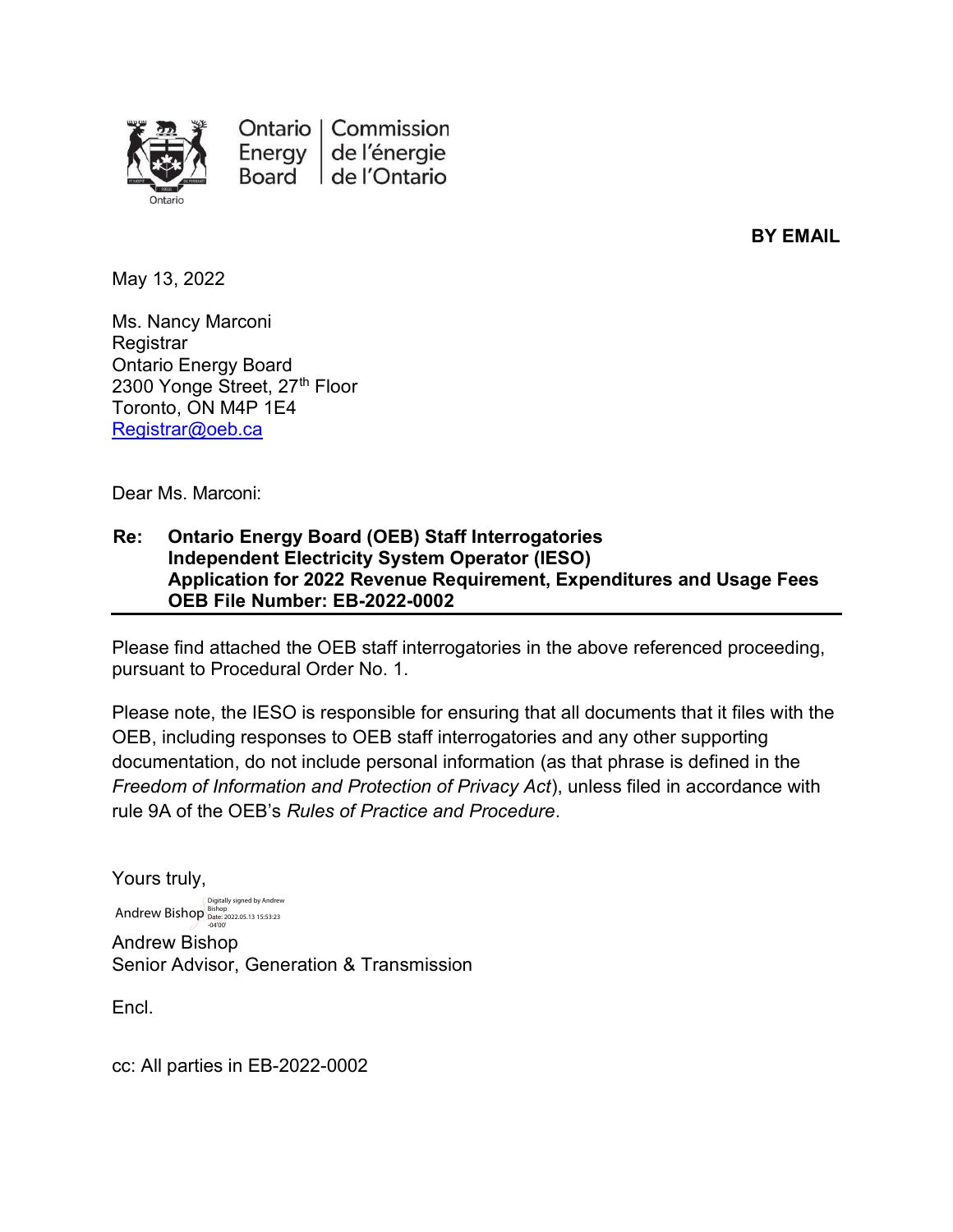### INDEPENDENT ELECTRICITY SYSTEM OPERATOR

## 2022 Revenue Requirement, Expenditures and Usage Fees

### EB-2022-0002

### OEB STAFF INTERROGATORIES

### May 13, 2022

## ISSUE 1: Revenue Requirement, Operating Costs and Capital Spending

Issue 1.1: Is the IESO's Fiscal Year 2022 revenue requirement of \$201.5 million appropriate?

#### 1-Staff-1

a. Exhibit B / Tab 1 / Schedule 2 / p. 15

Preamble: On page 15 of the IESO's 2022-2024 business plan, the IESO states that the cumulative effect of its proposed revenue requirement increases over the 2022-2024 period for the average residential consumer are 2.3 cents per month, or 27 cents per year.

Question(s):

- a) Please provide the IESO's definition of an "average residential consumer" and specify all relevant assumptions used to calculate the projected monthly and annual bill impact (e.g., assumptions related to the average residential consumer's annual electricity consumption).
- b) Please provide the bill impact of only the 2022 revenue requirement on the bill of the average residential consumer. Please show the bill impact calculation.

## 1-Staff-2

a. Exhibit A / Tab 2 / Schedule 2 / Attachment 1 / p. 2

Preamble: Attachment 1 provides the IESO's "Year-end review of performance against IESO Performance measures and targets." Performance measure 3 is entitled "Operational Efficiency – Percentage of Strategic Initiatives that are completed within only 50% of schedule contingency". For 2021, the IESO targeted achieving 80% for this performance metric, however, the actual achievement was 50%.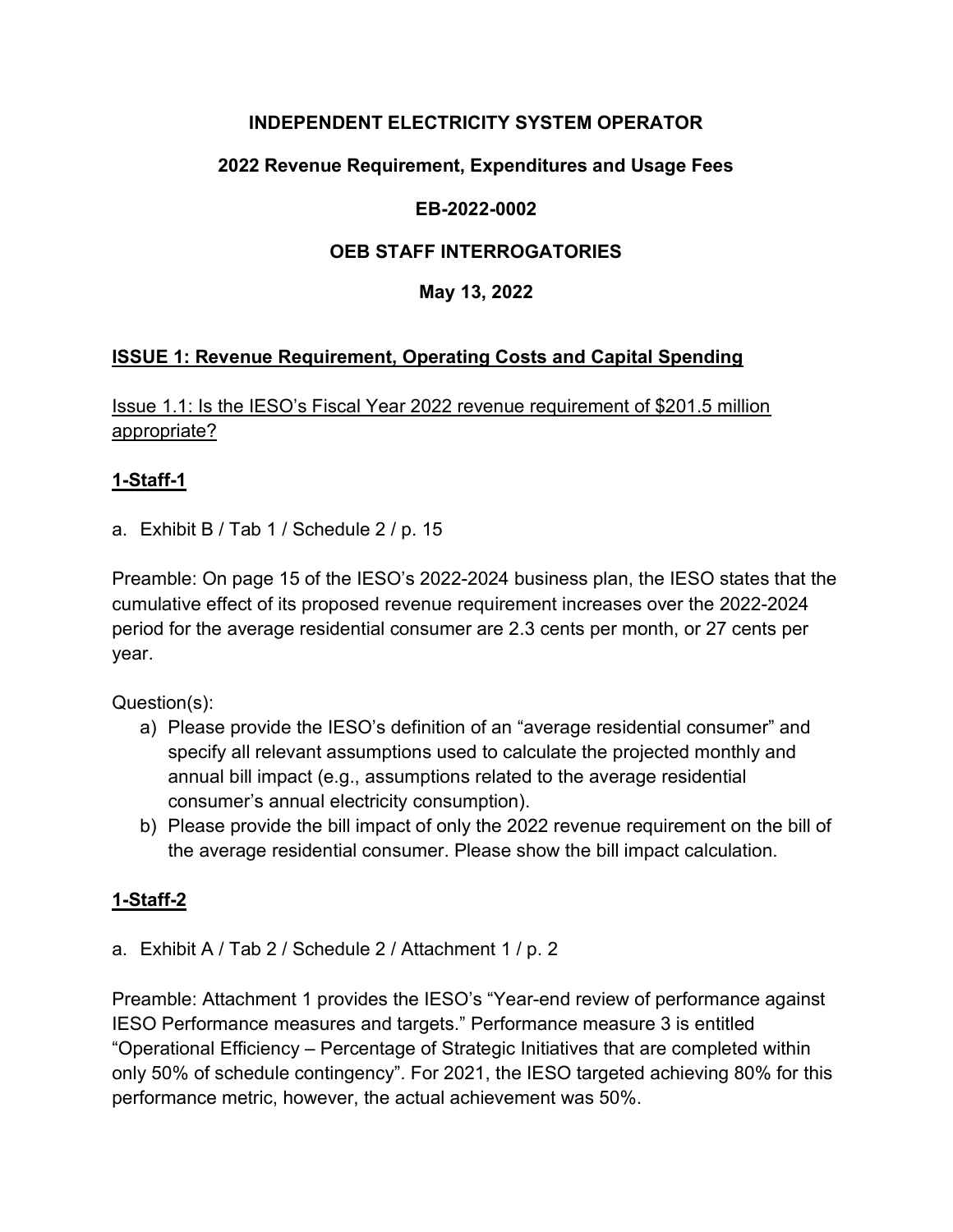Question(s):

- a) Please identify the strategic initiatives reflected in performance measure 3 and show the performance of each initiative against its target.
	- i. Please demonstrate how the 50% achievement was calculated.
- b) For each underperforming initiative, please describe the reason(s) for the underperformance as well as any resultant operational impacts.
- c) Please demonstrate the 2021 budgeted versus actual expenditures for each strategic initiative reflected in performance measure 3.
- d) If applicable, please describe how the level of performance against this measure in 2021 has affected the financial approvals being sought by the IESO in its 2022 revenue requirement application.

## 1-Staff-3

- a. Exhibit B / Tab 1 / Schedule 2 / p. 27 (2021 Annual Report p. 25)
- b. Exhibit D / Tab 1/ Schedule 2 / p. 7

#### Preamble:

Effective January 1, 2011, the IESO adopted Canadian public sector accounting standards (PSAS) with a transition date of January 1, 2010. The adoption of PSAS was accounted for by retroactive application with restatement of prior periods subject to the requirements in Section PS 2125, First-time Adoption by Government Organizations.

The corresponding change to pension and other-post employment benefits resulted in previously unrecognized actuarial losses and past service costs of \$98,832,000 at the date of transition being charged to the PSAS Transition Item's accumulated deficit.

Each year, the IESO recovers a portion of the PSAS Transition Item's deficit through the IESO's annual system fees revenue. The annual amount recovered is transferred from the Regulatory Deferral Account to the PSAS Transition Item accumulated deficit each year. OEB staff notes that a portion of the PSAS Transition Item's deficit is recovered as part of "Corporate Adjustments" which are included in the IESO's revenue requirement OM&A.

In its application, the IESO demonstrated its actual and budgeted Corporate Adjustments included in OM&A, as shown in OEB Staff Table 1 below. The IESO stated that its Corporate Adjustments are mainly comprised of the annual amortization of the accumulated deficit resulting from the PSAS transition item corresponding to the change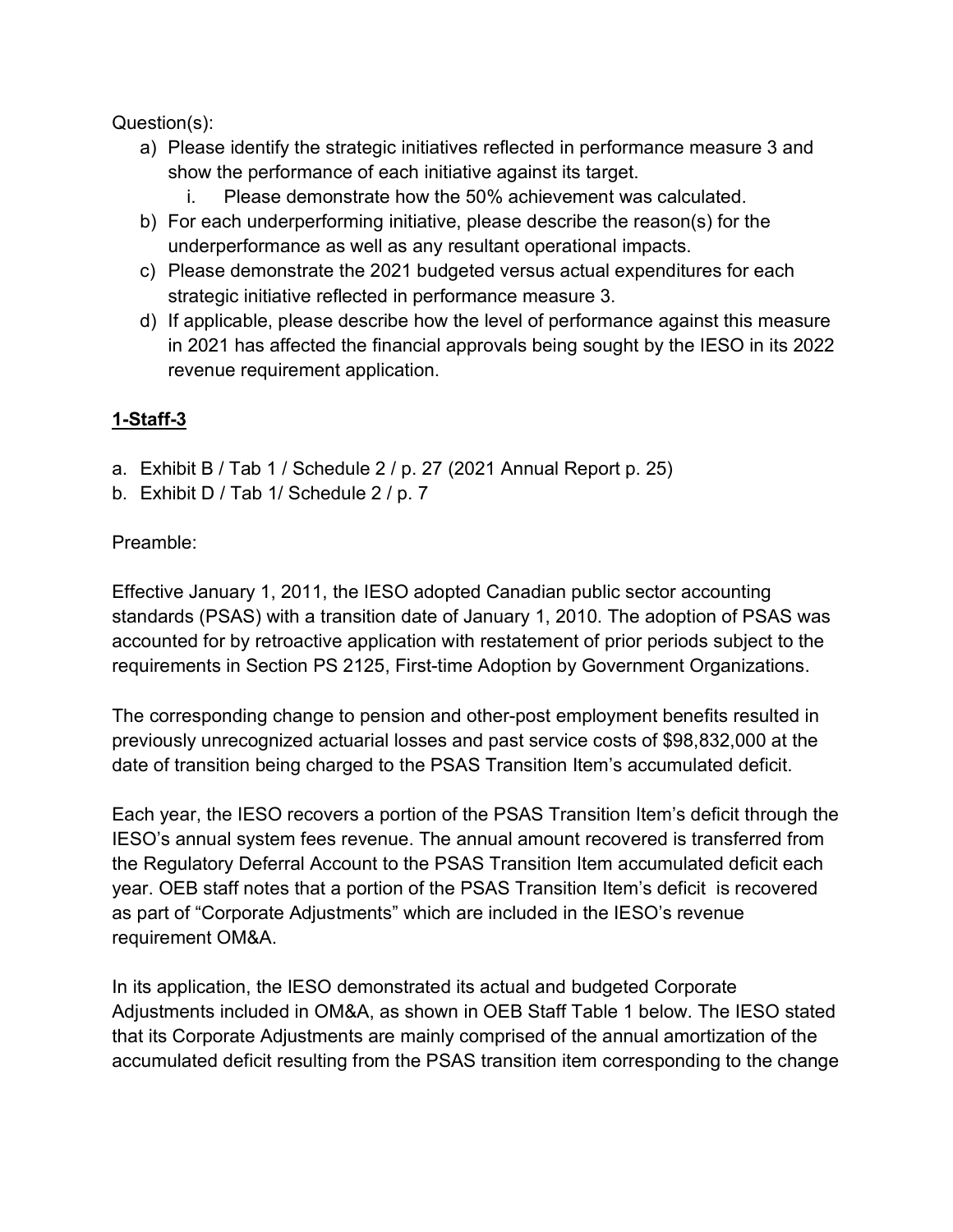in pension and other-post employment benefits; partially offset by the overhead cost recovery from other funding sources.

| <b>IESO Business Unit (\$</b><br>millions) | 2021 Budget | 2021 Actual | 2022 Budget |
|--------------------------------------------|-------------|-------------|-------------|
| Corporate Adjustment                       | 1.6         | 1.5         |             |

## OEB Staff Table 1 – Overview of Corporate Adjustments

Question(s):

- a) Please provide a breakdown for each year (e.g., 2021 Budget, 2021 Actual, 2022 Budget) of the Corporate Adjustments shown in OEB Staff Table 1, listing the PSAS Recovery Amount versus "other". Please identify and explain any significant changes in the PSAS Recovery Amount, year-over-year, specifically 2021 Budget versus 2021 Actual, 2022 Budget versus 2021 Actual, and 2022 Budget versus 2021 Budget
- b) Please confirm that there is no impact to capital expenditures or amortization from the Corporate Adjustments, in particular the recovery of PSAS transition items. If this is not the case, please explain.

# 1-Staff-4

- a. Exhibit F / Tab 1 / Schedule 1 / p. 2 & 3
- b. Exhibit F / Tab 1 / Schedule 1 / p. 1
- c. Exhibit B / Tab 1 / Schedule 2 / p. 24 (2021 Annual Report p. 22)

# Preamble:

The IESO noted that in the OEB staff submission on the settlement proposal for the IESO's 2020-2021 revenue requirement proceeding,<sup>1</sup> OEB Staff questioned "why certain amounts are included in the FVDA [Forecast Variance Deferral Account] as period charges in 2018, instead of grouping all amounts with those recorded in the PSAS Transition Item – Accumulated Deficit account, which is recovered over a longterm period."

In the current application, the IESO stated that the \$13.4 million is a current period expense and therefore reflected in the FVDA in the current period (fiscal year 2018). The reason this was not grouped in the PSAS Transition Item – Accumulated Deficit

<sup>1</sup> EB-2020-0230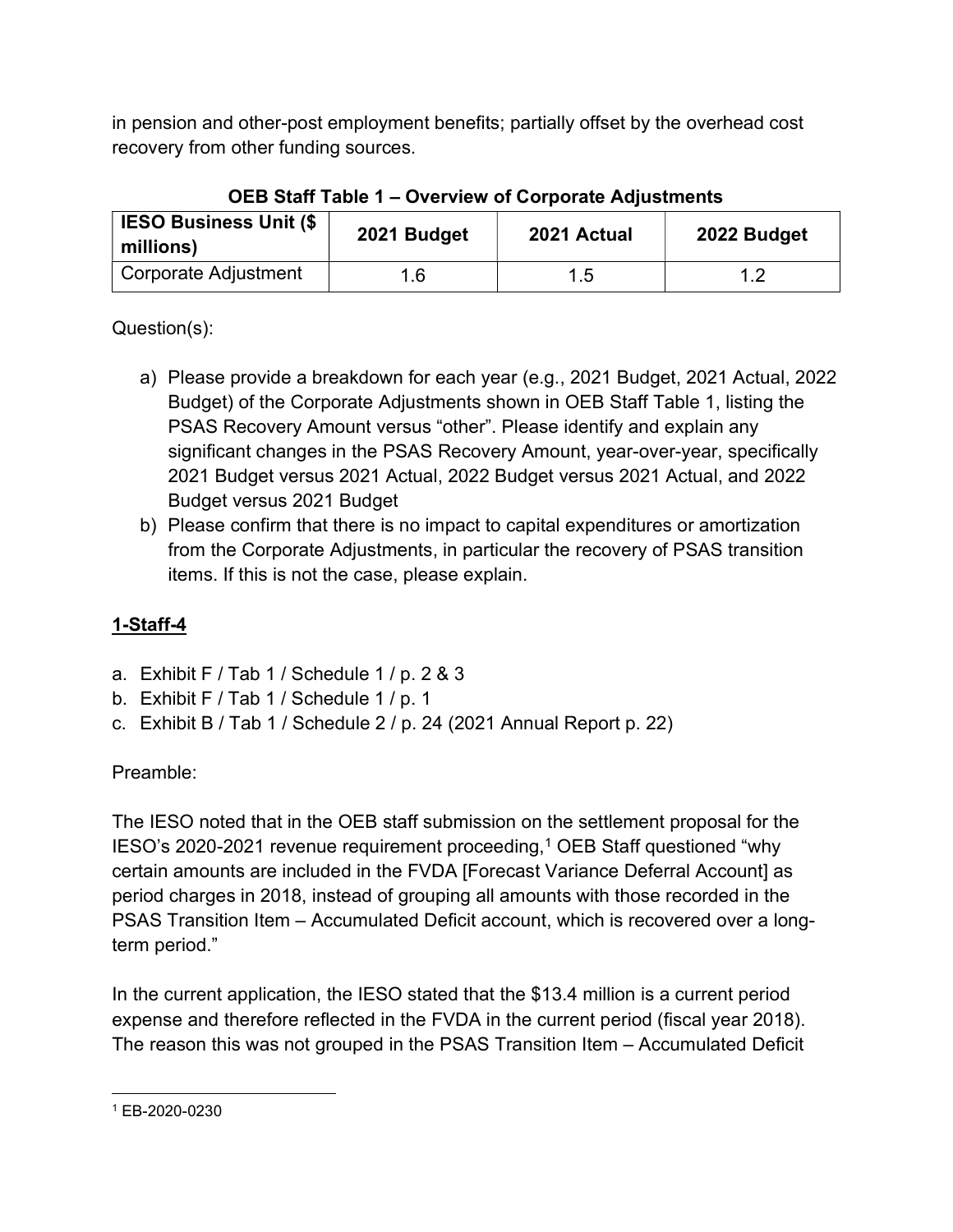account was because this amount is the additional expenses as a result of using "cost of borrowing", subsequent to adopting PSAS on the transition date of January 1, 2010. Therefore, this is required to be calculated as a current period expense under PSAS, as it is not a result of Section PS 2125.

The IESO further stated that it incurred a total increase to its liability of \$31.3 million. The breakdown of the \$31.3 million is as follows:

- \$17.9 million that is calculated as prior period expenses (at the transition date of January 1, 2010)
- \$13.4 million that is calculated as a current period expense (subsequent to the transition date of January 1, 2010 up until December 31, 2017)

The IESO stated that its practice is to seek OEB approval to return any surplus in excess of the reserve threshold of \$10 million to market participants.

The 2021 Annual Report notes that the expected average remaining service life (EARSL) of employees covered by the pension plans is 14.5 years and other postemployment benefit plan is 17.2 years, for both 2020 and 2021.

Question(s):

- a) Please explain any implications to the IESO if the OEB ordered, for regulatory purposes, that the \$13.4 million be moved from the FVDA balance, as period charges in 2018, to the PSAS Transition Item – Accumulated Deficit account (which is amortized over a longer period using the EARSL).
- b) Please confirm that in the scenario outlined in part a) of this question, the FVDA balance, as at December 31, 2021, would become \$22.1 million (\$8.7 million plus \$13.4 million) and surpass the reserve threshold of \$10 million. Please explain whether it would be the IESO's intention to return such surplus in excess of the reserve threshold of \$10 million to market participants.

## 1-Staff-5

- a. EB-2020-0230 / OEB Staff Submission / October 20, 2021 / p. 5
- b. EB-2020-0230 / Response to OEB Staff Interrogatory 12 / September 9, 2021
- c. EB-2020-0230 / Responses to Settlement Conference Question #2 / October 12, 2021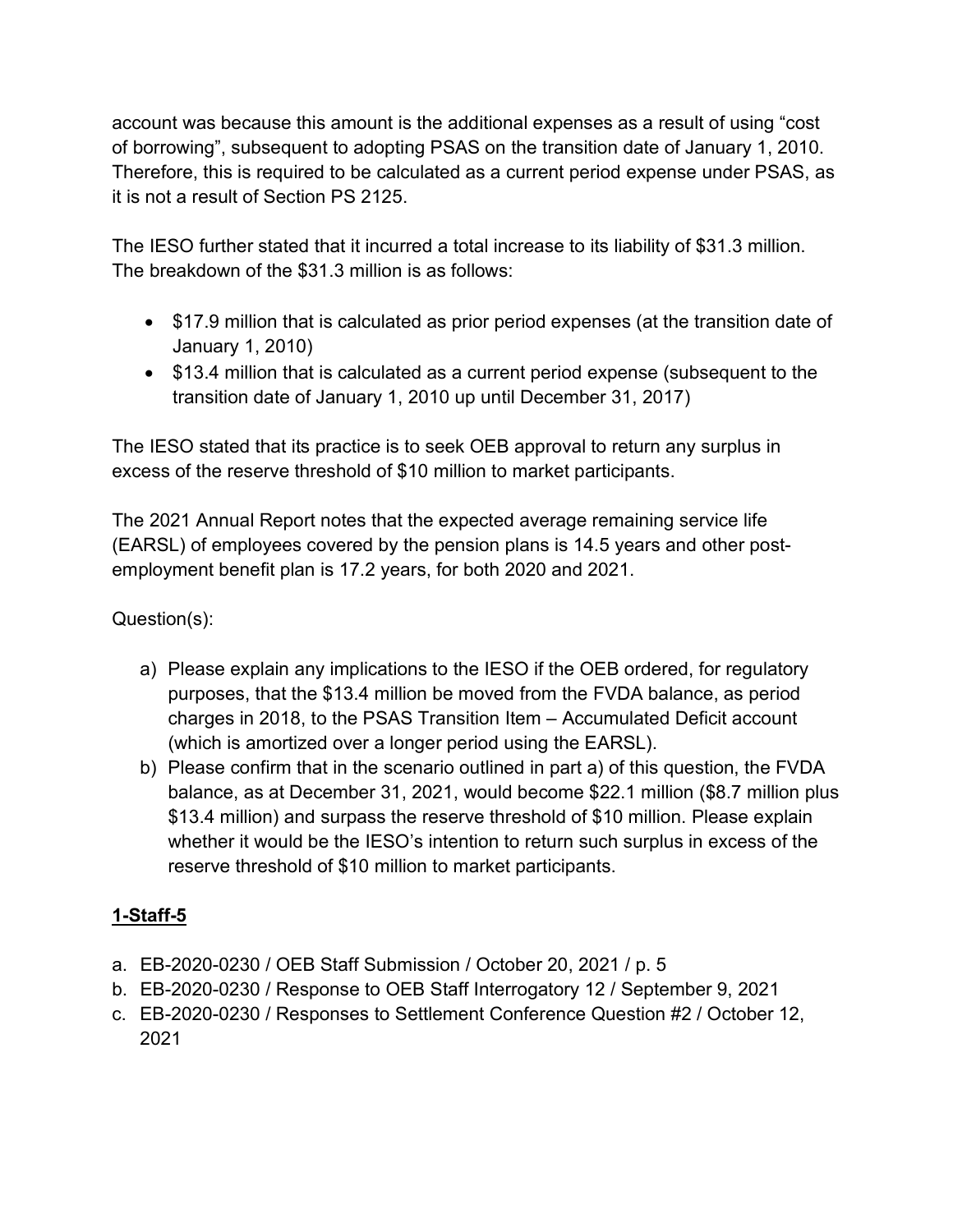## Preamble:

In the OEB staff submission on the settlement proposal for the IESO's 2020-2021 revenue requirement proceeding, OEB staff noted that the IESO had previously committed to reviewing its strategy on how it intends to collect the incremental \$31.3 million associated with its accounting policy changes in 2018.<sup>2</sup>

OEB staff notes that there is no updated proposal from the IESO with respect to how it intends to collect the incremental \$31.3 million. Absent any updated proposal, it is OEB staff's understanding that the IESO intends to maintain \$13.4 million in the FVDA, while including \$17.9 million in the PSAS Transition Item deficit account (with no intention to increase to the annual recovery amount of that deficit account). Whether retroactive charges are recorded in the FVDA, versus the PSAS Transition Item account, has ramifications with respect to the timing of recovery.

## Question(s):

- a) Please outline the IESO's proposal for how it intends to recover the \$31.3 million amount (and any future deficits that may be reflected in the FVDA), and why that strategy is appropriate.
- b) Please explain different potential strategies, other than the IESO's current practices noted in the response to 1-Staff-12 (and Responses to Settlement Conference Question #2), in the 2020-2021 revenue requirement proceeding, of:
	- i. Recovering the PSAS Transition Item by including approximately \$3.3 million in its revenue requirement annually (via the Corporate Adjustments in OM&A)
	- ii. Deferring of the inclusion of additional revenue requirement in its budget to restore the \$10 million operating reserve in the FVDA
- c) Please provide a comparison of alternative recovery plans of each of the \$13.4 million and \$17.9 million (including the time period and the impact on ratepayers) and why the IESO's proposed alternative is appropriate.

## 1-Staff-6

- a. Exhibit A / Tab 1 / Schedule 3 / p. 5
- b. Exhibit B / Tab 1 / Schedule 2 / p. 27 (2021 Annual Report p. 25)
- c. EB-2020-0230 / Response to OEB Staff Interrogatory 11 / September 9, 2021
- d. Exhibit F / Tab 1 / Schedule 1 / p. 1

<sup>2</sup> EB-2019-0002; OEB Staff Interrogatory 4, April 30, 2019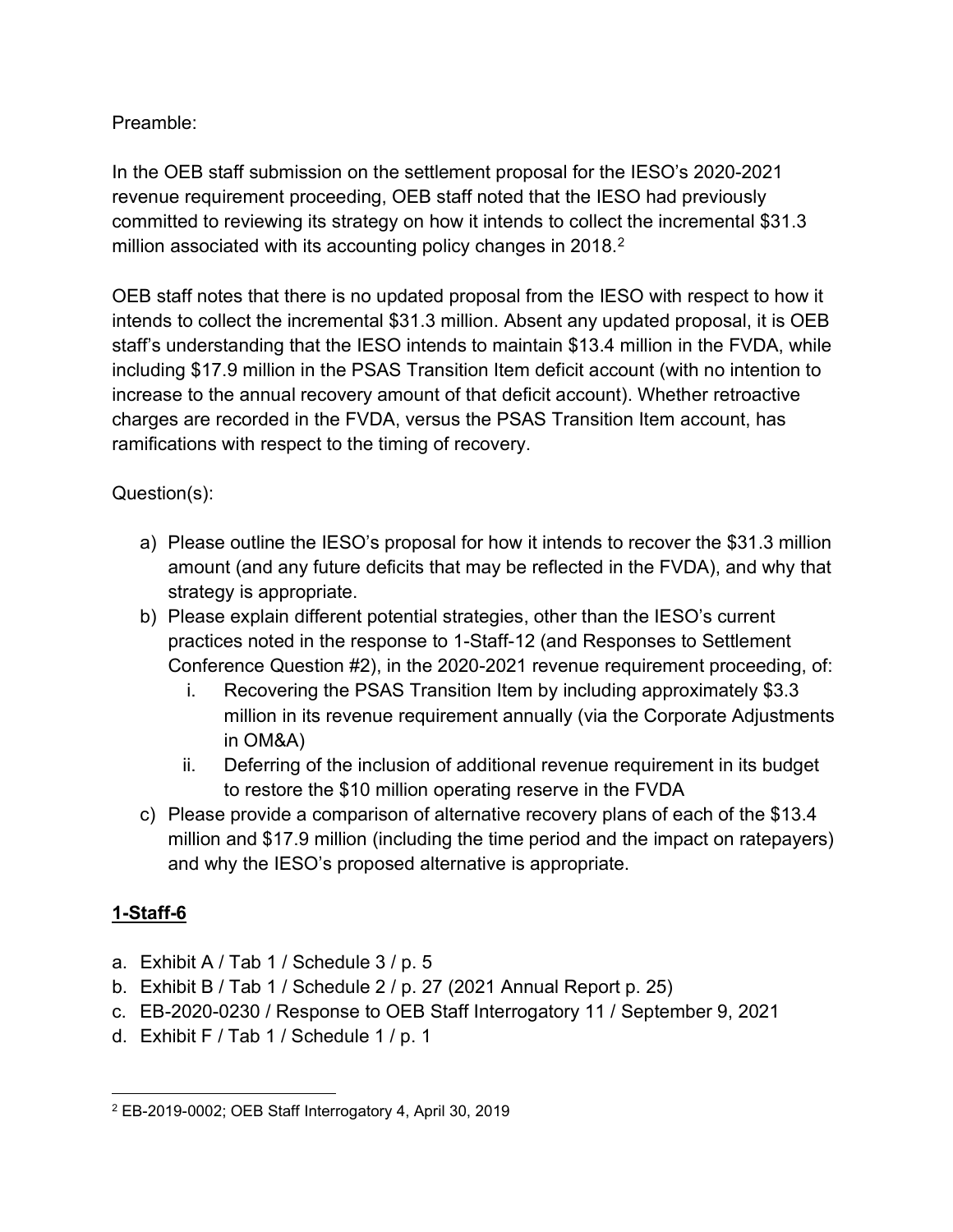Preamble:

The IESO stated that its 2021 opening balance in the FVDA was \$1.3 million. The IESO's December 31, 2021 financial results recorded a surplus of \$7.4 million, and the closing balance of the FVDA is \$8.7 million.

The IESO indicated that the annual recovery of a portion of the PSAS Transition Item's deficit (through the IESO's annual system fees revenue) is transferred from the Regulatory Deferral Account – Accumulated Surplus/(Deficit) to the PSAS Transition Item accumulated deficit each year.

In the response to 1-Staff-11 in the 2020 and 2021 Revenue Requirement proceeding, the IESO provided the following FVDA table, which is shown in OEB Staff Table 2 below.

| <b>FVDA (in \$ millions)</b> | 2015  | 2016   | 2017                         | 2018   | 2019  | 2020  | 2021 |
|------------------------------|-------|--------|------------------------------|--------|-------|-------|------|
| <b>Beginning Balance</b>     | 7.6   | 10.0   | 10.0                         | 6.0    | (4.7) | (1.0) | 1.3  |
| In year surplus/(deficit)    | 12.0  | 12.6   | 1.4                          | 1.3    | 3.7   | 2.3   |      |
| OEB decision and order       |       |        |                              |        |       |       |      |
| - reduce operating           |       |        | (4.0)                        |        |       |       |      |
| reserve                      |       |        |                              |        |       |       |      |
| <b>Rebates to Market</b>     |       |        |                              |        |       |       |      |
| Participants                 | (9.6) | (12.6) |                              |        |       |       |      |
|                              |       |        |                              |        |       |       |      |
| Impact of accounting         |       |        |                              |        |       |       |      |
| policy change (discount      |       |        | $\qquad \qquad \blacksquare$ | (13.4) |       |       |      |
| rate)                        |       |        |                              |        |       |       |      |
| 2017 surplus allocated       |       |        |                              |        |       |       |      |
| to 2018 operating            |       |        | (1.4)                        | 1.4    |       |       |      |
| reserve deficit              |       |        |                              |        |       |       |      |
| <b>Ending balance</b>        | 10.0  | 10.0   | 6.0                          | (4.7)  | (1.0) | 1.3   | 1.3  |

- a) Please extend the OEB Staff Table 2 continuity schedule, adding 2021 Actual and 2022 Budget values.
- b) Please identify and provide an explanation for any significant changes in any components of the year-over-year balances, specifically, 2021 Actual compared to 2020 Actual (further to anything described at reference #d), 2021 Budget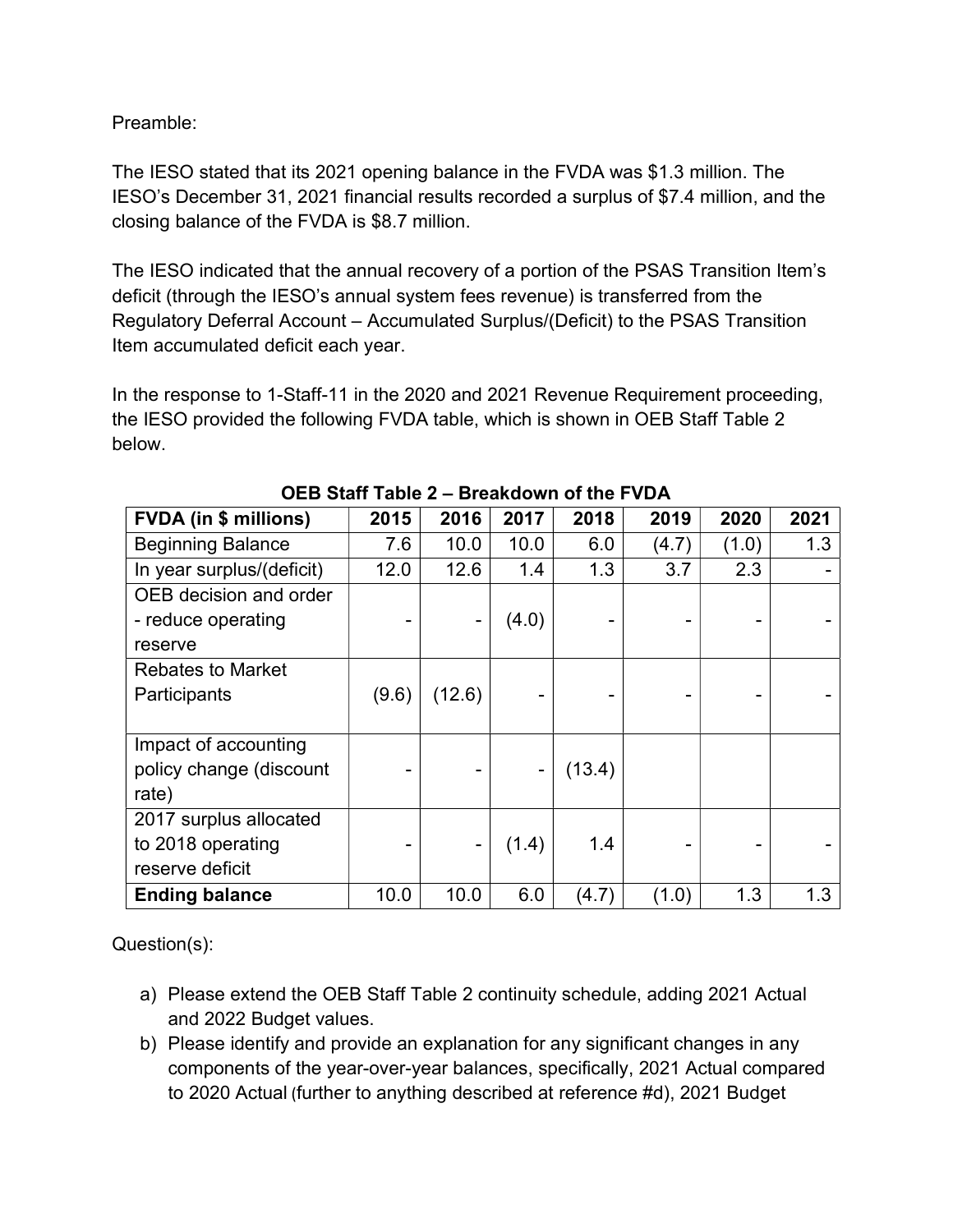compared to 2021 Actual, 2022 Budget compared to 2021 Actual, and 2022 Budget compared to 2021 Budget.

Issue 1.2: Are the IESO's 2022 projected staffing levels and compensation (including salaries, benefits, pensions and other post-employment benefits) appropriate?

## 1-Staff-7

- a. Exhibit A / Tab 1 / Schedule 3 / p. 1
- b. Exhibit A / Tab 1 / Schedule 3 / p. 3
- c. EB-2020-0230 / Responses to Settlement Conference Questions #4 / October 12, 2021

### Preamble:

The IESO stated that since 2017, it has maintained its revenue requirement at a relatively flat level, absorbing \$14 million of inflation and collective agreement impacts by deferring investments in processes, tools and workspaces, and by finding efficiencies and prioritizing certain work over others.

The IESO further stated that it has made efforts to remain cost-effective in delivering its critical responsibilities including absorbing inflationary costs, mostly related to compensation and benefits, which are the IESO's single largest expense. Specifically, the IESO stated that it continues to implement initiatives and safeguards to ensure compensation, benefits and pension plans are cost effective while continuing to ensure that it remains competitive in the recruitment and retention of its employees to carry out the IESO's unique mandate.

During the 2020 and 2021 revenue requirement proceeding (the Settlement Conference Questions #4), the IESO confirmed significant increases in its pension and OPEB amounts. For example, versus 2019 OEB-approved, the 2021 Actual Pension & OPEB amounts increased by \$5.2 million, or 28.6%, or 14.3% per year (over two years).

#### Question(s):

a) Please explain the IESO's statement that it has absorbed \$14 million of inflation and collective agreement impacts, as well as its statements that it has made efforts to remain cost-effective, in the context of the increases in pension and OPEB amounts.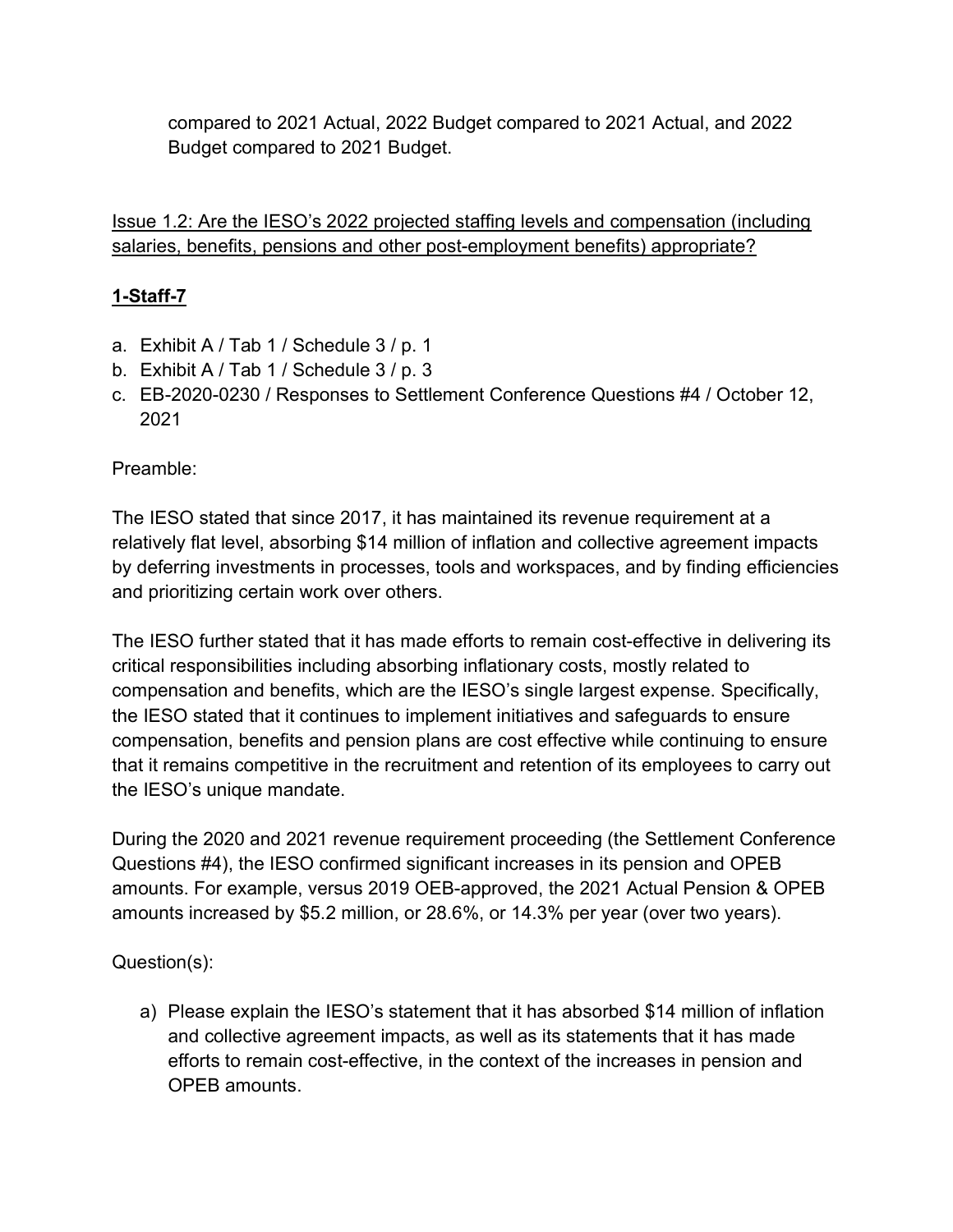- b) Please provide a breakdown of the pension and OPEBs amounts by year (including a separation of OM&A and capital), for 2021 Budget, 2021 Actual, and 2022 Budget.
- c) Please identify and explain any significant changes related to pension and OPEB costs incurred year-over-year, specifically, 2021 Budget compared to 2021 Actual, 2022 Budget compared to 2021 Actual, and 2022 Budget compared to 2021 Budget. Please explain whether the changes are reasonable.

- a. Exhibit D / Tab 1 / Schedule 1 / p. 2 & 3
- b. Exhibit D / Tab 1 / Schedule 3 / p. 2

Preamble:

The IESO stated that its 2022 budgeted OM&A expenses of \$186.5 million represent an increase of \$12.2 million from the 2021 actual results. The net increase of \$12.2 million included both increases and decreases of 2022 budgeted expenses versus 2021 actual. The decreases include a \$4.0 million reduction of employee benefits costs, mostly driven by an actuarial update of pension liability.

The IESO noted that the reduction in costs in the 2022 budget reflects the IESO's actuarial provider assumptions for retirement benefits plans (Registered Pension Plan - RPP, Supplemental Employee Retirement Plan – SERP, and other post-employment and post-retirement benefits – OPEB Plan).

- a) Please explain how the \$4.0 million decrease (mostly driven by an actuarial update of pension liability) was derived, and how this decrease impacts the RPP, SERP, and the OPEB Plan, as applicable.
- b) Please explain why there were no decreases in 2022 Budget versus 2021 Actual associated with the OPEB liability.
- c) Please confirm that there is an inverse relationship between the discount rate and the present value of any pension and OPEBs obligations, as well as versus those incorporated into the pension and OPEB amounts included in the IESO's 2021 Actual and 2022 Budget, meaning that the higher the discount rate, the lower the present value. If this is not the case, please explain.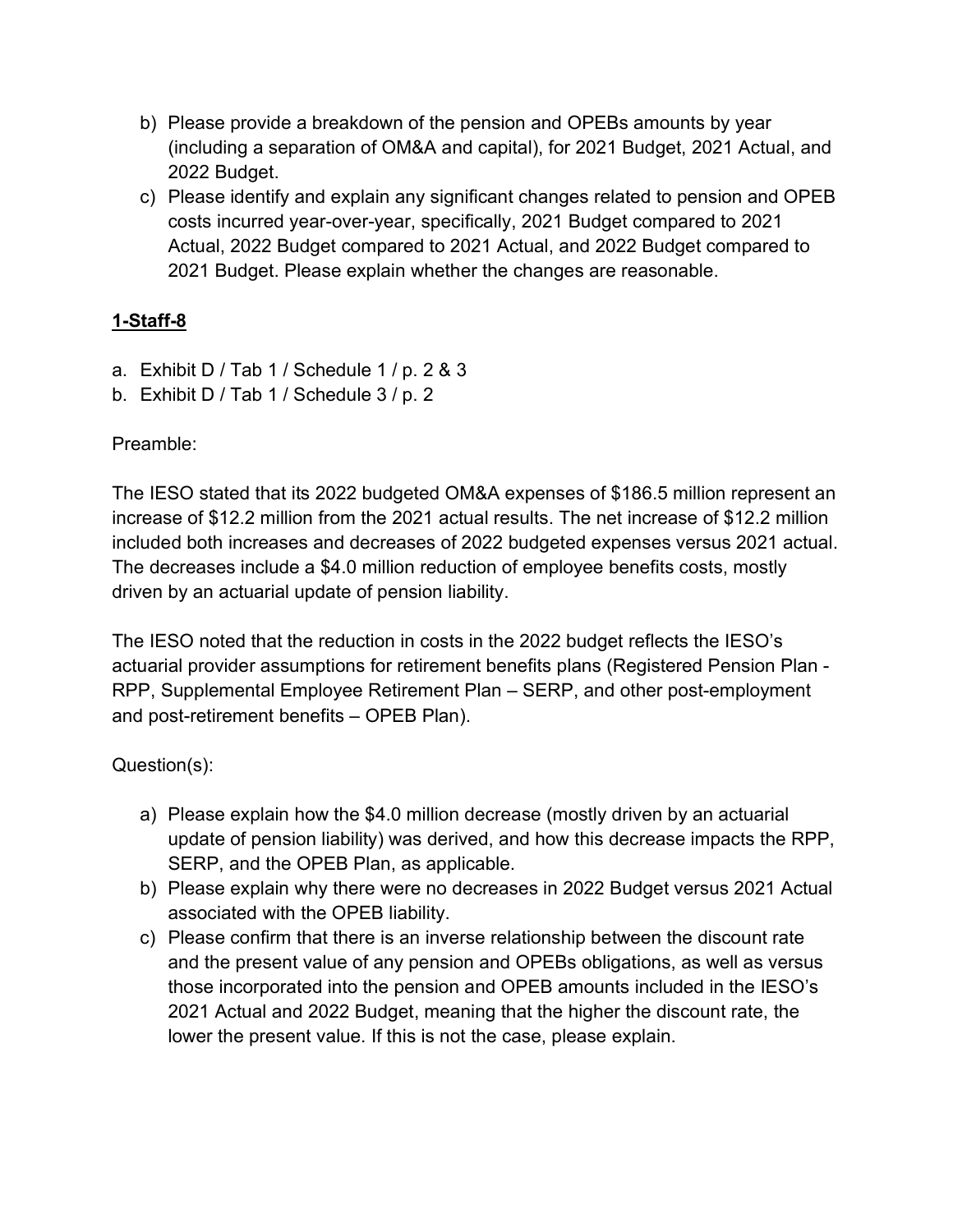- d) In the context to the response to part c), please explain how the general economic increases in interest rates have impacted the 2022 Budget values for pension and OPEB.
- e) Please describe how each of the key actuarial assumptions by which the 2022 Budget pension and OPEB amounts were determined and why they are reasonable.

a. Exhibit B / Tab 1 / Schedule 2 / p. 30 (2021 Annual Report p. 28)

Preamble:

The IESO stated that the most recent actuarial valuation of the IESO registered pension plan for regulatory funding purposes was completed as at January 1, 2019.

- a) Please explain whether there is a revised actuarial valuation of the IESO registered pension plan available, as typically an actuarial report would be filed no later than three years after the valuation date of the previous actuarial report.
- b) Please provide the most recent actuarial reports/valuations for all pension and OPEB plans.
- c) Please demonstrate how the pension and OPEBs amounts in the 2021 Actual and 2022 Budget tie to the most recent actuarial reports/valuations and the audited financial statements, as applicable.
- d) If the balances in the actuarial reports/valuations and the audited financial statements are different from the 2021 Actual and 2022 Budget revenue requirements, please provide an explanation supporting why the amount in the revenue requirements is more appropriate.
- e) Please quantify and explain whether the largest drivers of any decreases in pension and OPEB amounts in 2022 Budget versus 2021 Actual, and also 2022 Budget versus 2021 Budget, may be attributable to both actuarial assumption experience and actual experience, rather than driven by collective bargaining, plan design changes (e.g., employee contribution levels), or substantial membership changes.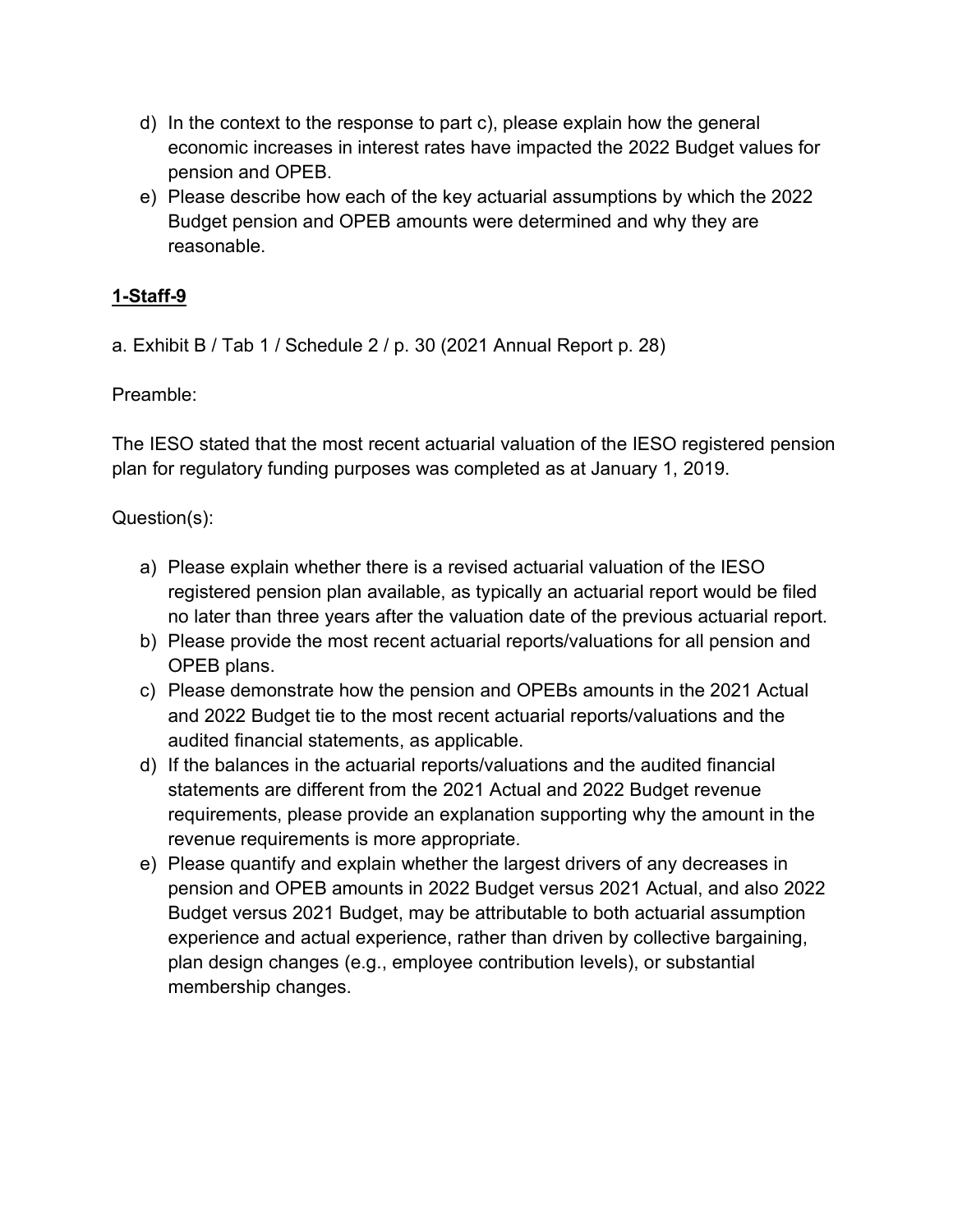- a. Exhibit B / Tab 1 / Schedule 2 / p. 38 (2021 Annual Report p. 36)
- b. EB-2020-0230 / Responses to Settlement Conference Question #8 / October 12, 2021

### Preamble:

The 2021 Annual Report states that the RPP provides a maximum benefit of 70% of highest paid, pre-retirement pensionable earnings. As the Canada Revenue Agency limits the amount of pension payable from a registered plan, the IESO has a secured SERP to provide required pension income to meet the commitments of the RPP, above that payable from the registered plan.

- a) As noted in the 2020-2021 revenue requirement proceeding (Responses to Settlement Conference Question #8) please clarify the IESO's statements that:
	- i. "With regard to [the] SERP, the IESO consolidates employee contributions within the RPP… and employees are fully contributing their required percentage based on the pension plan contribution rates." Please explain whether this means that there is no room for the IESO to increase employee contributions for the SERP.
	- ii. "Employees do not contribute to [the] OPEB [Plan], as this is a health benefit provided by the company in retirement." Please explain whether this means that it is not possible for the IESO to require employee contributions for the OPEB Plan.
- b) Please explain the reasonableness of the structure of the SERP Plan, in particular any special pension arrangements and amounts paid that exceed those based on 70% of the highest paid, pre-retirement pensionable earnings.
- c) Please also explain the reasonableness in light of the IESO's explanation (Responses to Settlement Conference Question #8), that it "views this [SERP] structure as reasonable due to the need to attract and retain talent." Please also explain why the SERP is a necessary feature in the IESO's overall compensation structure.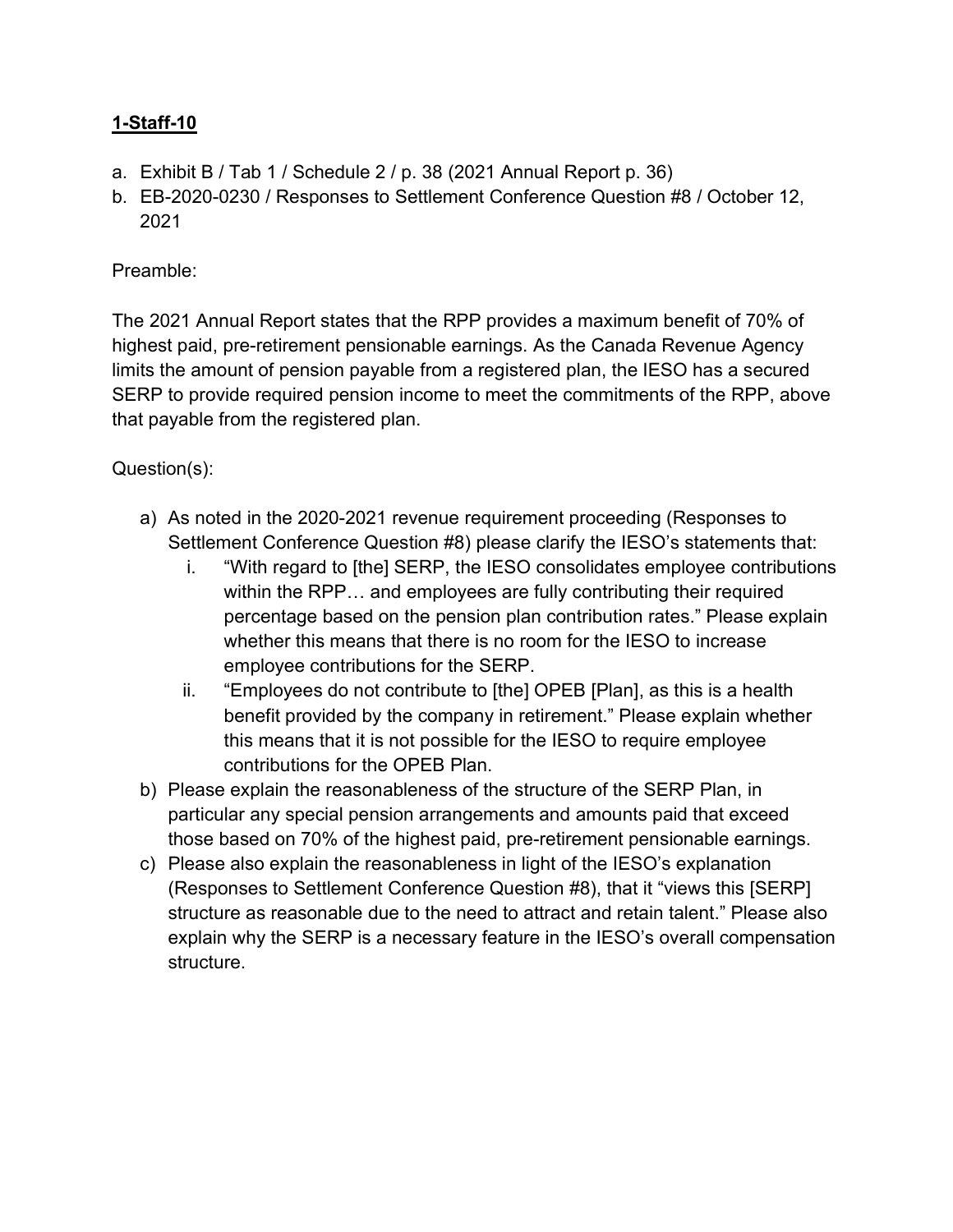a. Exhibit D / Tab 2 / Schedule 1 / p. 1

Preamble:

The IESO has provided the following Interest amounts that are embedded into OM&A which are shown below in OEB Staff Table 3.

|          | $\sim$ $\sim$ $\sim$ $\sim$ $\sim$ $\sim$ |             |             |
|----------|-------------------------------------------|-------------|-------------|
|          | 2021 Budget                               | 2021 Actual | 2022 Budget |
|          |                                           |             |             |
| Interest | (2.5)                                     | (5.2)       | (5.0)       |

#### OEB Staff Table 3 – Interest Amounts

OEB staff is seeking additional information that demonstrates that the interest on the cumulative difference between cash and accrued pension and OPEBs amounts is being appropriately allocated to the revenue requirements.

Question(s):

- a) Please confirm that for each year (e.g., 2021 Budget, 2021 Actual, 2022 Budget) the interest income shown in OEB Staff Table 3 includes calculated interest on the cumulative difference between the amounts collected under the cash basis versus amounts collected under the accrual basis for pension and OPEBs costs. If this is not the case, please explain.
- b) Please provide the supporting calculation for the amount referred to in part b).

#### 1-Staff-12

a. Exhibit D/ Tab 1 / Schedule 1/ p. 3

Preamble: Table 3 at the above reference demonstrates the incremental costs resulting in a projected year-over-year Operations, Maintenance and Administrative (OM&A) increase of \$12.2 million.

Question(s):

a) Table 3 indicates that \$3.1 million of the increase stems from "Collective agreements/escalations." OEB staff interprets this to represent the increased remuneration costs associated with unionized staff (i.e., staff represented by either the Society of United Professionals or the Power Workers' Union). A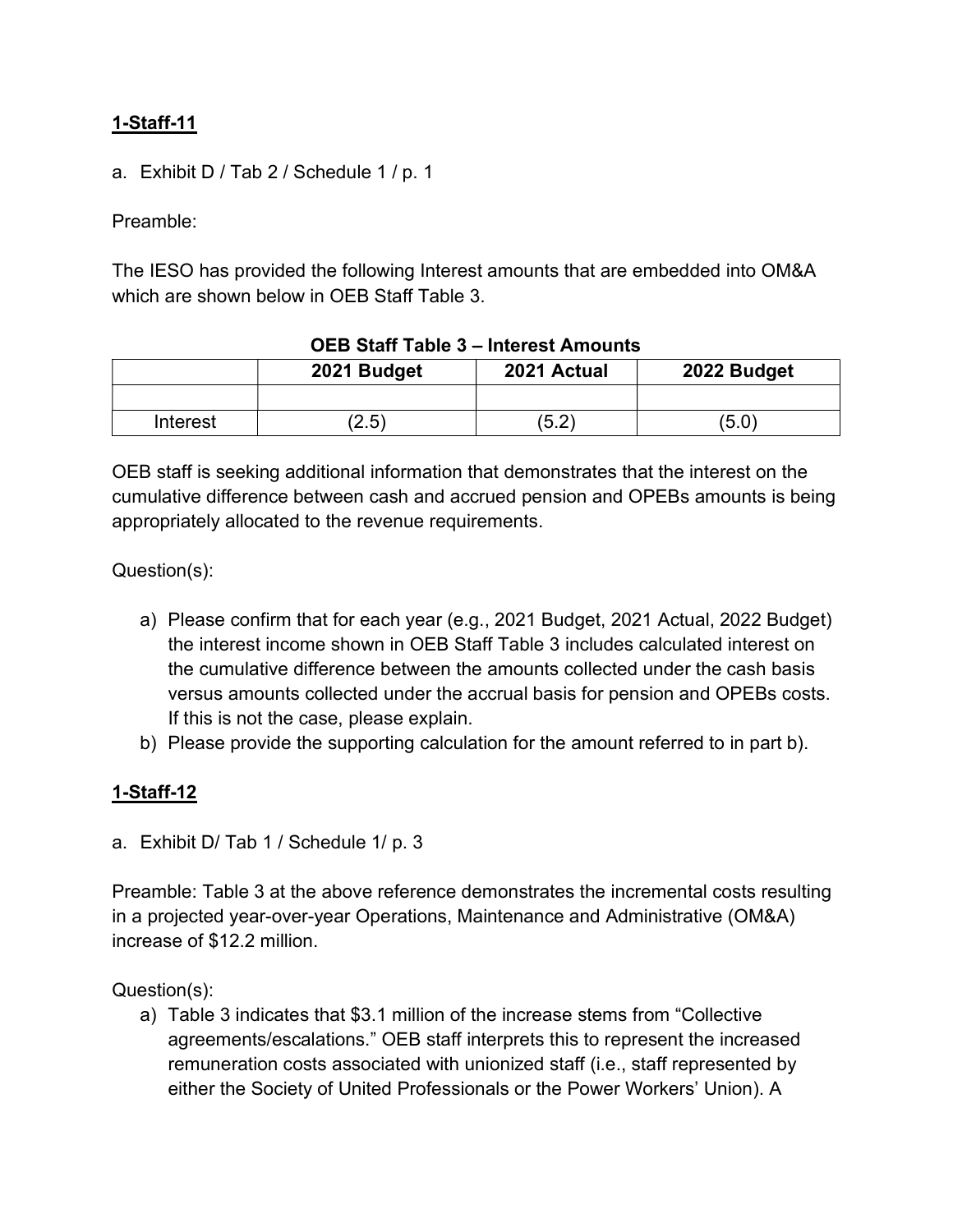similar line demonstrating increases stemming from non-union/management staff is not provided in Table 3.

If applicable, please indicate how much of the \$12.2 million increase stems from increases in remuneration for all non-unionized/management staff and provide a dollar figure of the amount.

b) OEB staff request that the IESO fill-in Table 4 to demonstrate the incremental year-over-year increases in both OM&A and capital remuneration budgets for both non-unionized/management staff and unionized staff. The IESO is welcome to alter the format of the table if appropriate.

| (\$ Millions)                                  | 2022 Budget |
|------------------------------------------------|-------------|
| 2021 Total capital and OM&A remuneration costs |             |
| Incremental remuneration costs for 2022:       |             |
| non-unionized/management staff - capital       |             |
| non-unionized/management staff - OM&A          |             |
| Unionized staff - capital                      |             |
| Unionized staff - OM&A                         |             |
| <b>Total 2022 remuneration budget</b>          |             |

Table 4: Incremental 2022 Remuneration Costs

# 1-Staff-13

a. Exhibit D / Tab 1 / Schedule 3 / p. 1-2

Preamble:

At the above reference, the IESO states that due to staff attrition the 2021 average fulltime employees (FTEs) were below budget. The IESO explains that staff turnover was a result of voluntary attrition and retirements prompted by the newly introduced hybrid work model and vaccination policy for IESO employees. For 2022, the IESO proposes an average of 827 FTEs, representing an increase of 53 FTEs on average from 2021 actuals.

Table 5 below is an extract from reference a.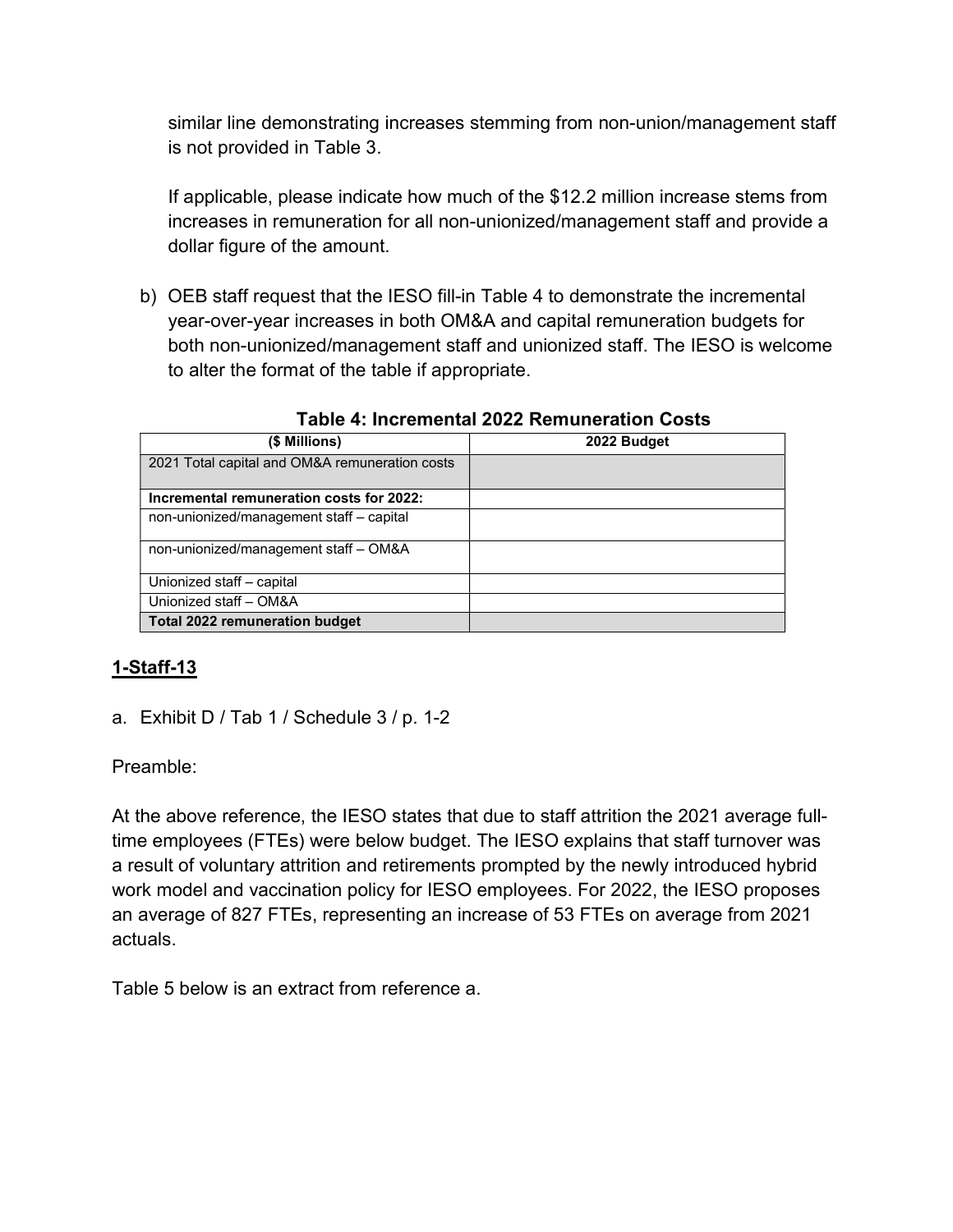|                                                                   | 2021 Budget | 2021 Actual | 2022 Budget |  |  |  |
|-------------------------------------------------------------------|-------------|-------------|-------------|--|--|--|
| Average Number of Employees (Capital and Operating expenses FTEs) |             |             |             |  |  |  |
| Executive                                                         |             |             | 8           |  |  |  |
| Management                                                        | 127         | 147         | 144         |  |  |  |
| Non-Management Regular                                            | 596         | 570         | 585         |  |  |  |
| Non-Management Temporary                                          | 64          | 51          | 90          |  |  |  |
| <b>Total</b>                                                      | 794         | 774         | 827         |  |  |  |
| Operating expenses figures below are in \$ millions               |             |             |             |  |  |  |
| <b>Total Compensation (Salary, Wages &amp; Benefits)</b>          |             |             |             |  |  |  |
| Executive                                                         | 4.5         | 4.4         | 4.7         |  |  |  |
| Management                                                        | 25.6        | 29.5        | 28.9        |  |  |  |
| Non-Management Regular                                            | 89.8        | 88.1        | 89.2        |  |  |  |
| Non-Management Temporary                                          | 5.4         | 4.9         | 6.7         |  |  |  |
| Total                                                             | 125.3       | 126.9       | 129.5       |  |  |  |

#### Table 5: Staffing and Operating Compensation Expenses

- a) Please indicate how many of the planned 53 FTEs for 2022 the IESO has hired to-date.
	- i. Has the IESO revised its budgeted number of FTEs for 2022? If so, please provide the revised FTE projection as well as the impact of the revised projection on the IESO's 2022 compensation and benefits budget.
- b) Table 5 as provided in the application indicates both operating and capital FTEs, however, related expenses are only shown for operating (i.e., OM&A) staff. Accordingly, please fill in Table 6 below to show only the average number of FTEs and staff compensation that correspond to the operations expense budget.

|                                                                            | 2021 Budget                                           | 2021 Actual | 2022 Budget |  |  |
|----------------------------------------------------------------------------|-------------------------------------------------------|-------------|-------------|--|--|
|                                                                            | Average Number of Employees (Operating expenses FTEs) |             |             |  |  |
| Executive                                                                  |                                                       |             |             |  |  |
| Management                                                                 |                                                       |             |             |  |  |
| Non-Management Regular                                                     |                                                       |             |             |  |  |
| Non-Management Temporary                                                   |                                                       |             |             |  |  |
| <b>Total</b>                                                               |                                                       |             |             |  |  |
| Total Compensation for Operating Expenses (\$M) (Salary, Wages & Benefits) |                                                       |             |             |  |  |
| Executive                                                                  |                                                       |             |             |  |  |
| Management                                                                 |                                                       |             |             |  |  |
| Non-Management Regular                                                     |                                                       |             |             |  |  |
| Non-Management Temporary                                                   |                                                       |             |             |  |  |
| Total                                                                      |                                                       |             |             |  |  |
| <b>Compensation per Average Operating Employee</b>                         |                                                       |             |             |  |  |
| Executive                                                                  |                                                       |             |             |  |  |

Table 6: Staffing Compensation from Operating Budget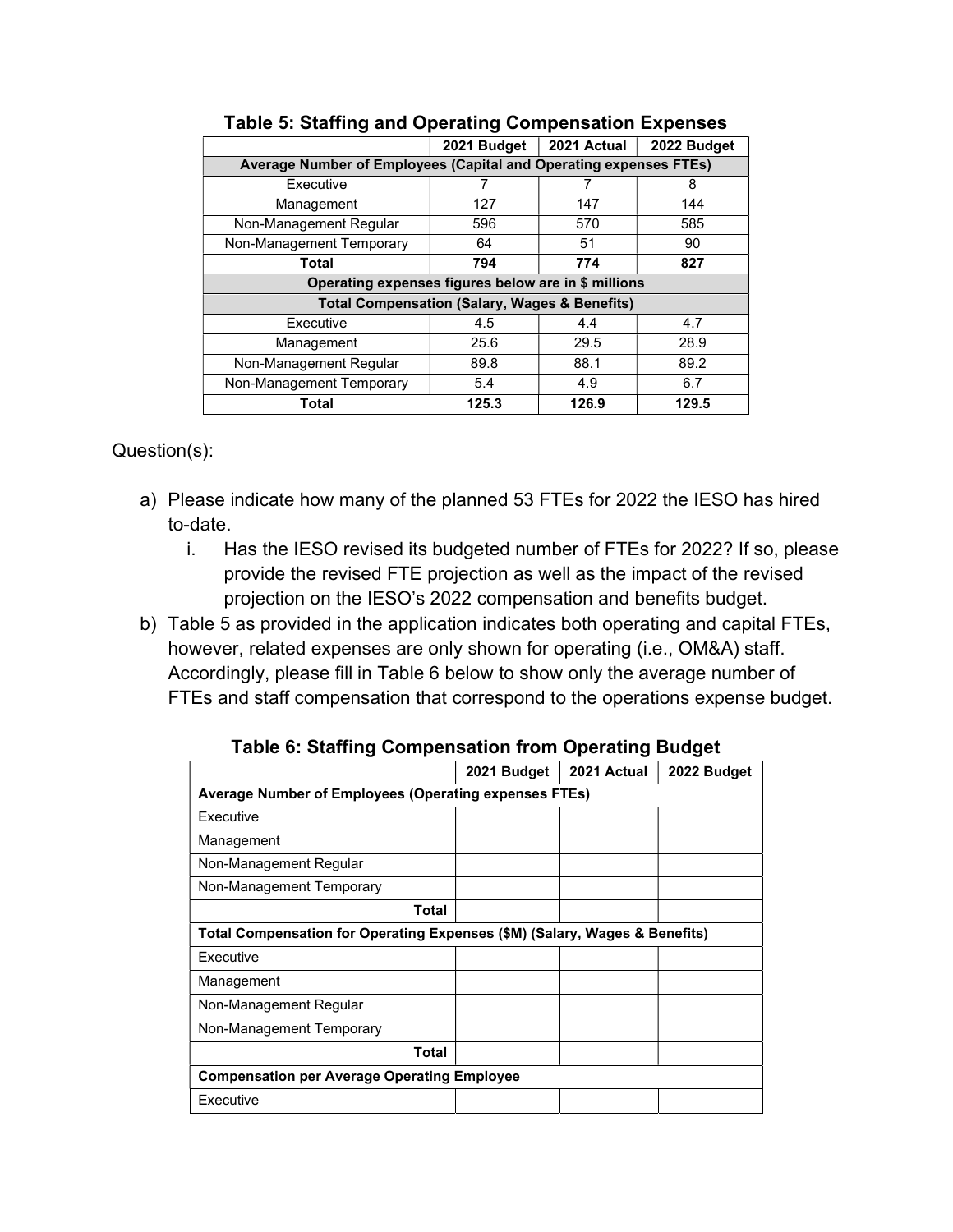| Management               |  |  |
|--------------------------|--|--|
| Non-Management Regular   |  |  |
| Non-Management Temporary |  |  |
| Total                    |  |  |

- c) Based on the IESO's response to b), please provide reasons for any changes in operations-related compensation per average employee from 2021 actual to 2022 budget.
- d) As stated, Table 5 as provided in the application indicates both operating and capital FTEs, however, related expenses are only shown for operating staff. Accordingly, please fill in Table 7 below to show only the average number of FTEs and staff compensation that correspond to the capital expense budget.

|                                                                          | 2021 Budget | 2021 Actual | 2022 Budget |  |  |
|--------------------------------------------------------------------------|-------------|-------------|-------------|--|--|
| Average Number of Employees (Capital expenses FTEs)                      |             |             |             |  |  |
| <b>Fxecutive</b>                                                         |             |             |             |  |  |
| Management                                                               |             |             |             |  |  |
| Non-Management Regular                                                   |             |             |             |  |  |
| Non-Management Temporary                                                 |             |             |             |  |  |
| Total                                                                    |             |             |             |  |  |
| Total Compensation for Capital Expenses (\$M) (Salary, Wages & Benefits) |             |             |             |  |  |
| Executive                                                                |             |             |             |  |  |
| Management                                                               |             |             |             |  |  |
| Non-Management Regular                                                   |             |             |             |  |  |
| Non-Management Temporary                                                 |             |             |             |  |  |
| <b>Total</b>                                                             |             |             |             |  |  |
| <b>Compensation per Average Capital Employee</b>                         |             |             |             |  |  |
| <b>Fxecutive</b>                                                         |             |             |             |  |  |
| Management                                                               |             |             |             |  |  |
| Non-Management Regular                                                   |             |             |             |  |  |
| Non-Management Temporary                                                 |             |             |             |  |  |
| <b>Total</b>                                                             |             |             |             |  |  |

Table 7: Staffing Compensation from Capital Budget

- e) Based on the answer to d), please provide reasons for any changes in capitalrelated compensation per average employee from 2021 actual to 2022 budget.
- f) If applicable, please describe the reasons for any differences between the average 2022 compensation calculated for capital versus operating employees.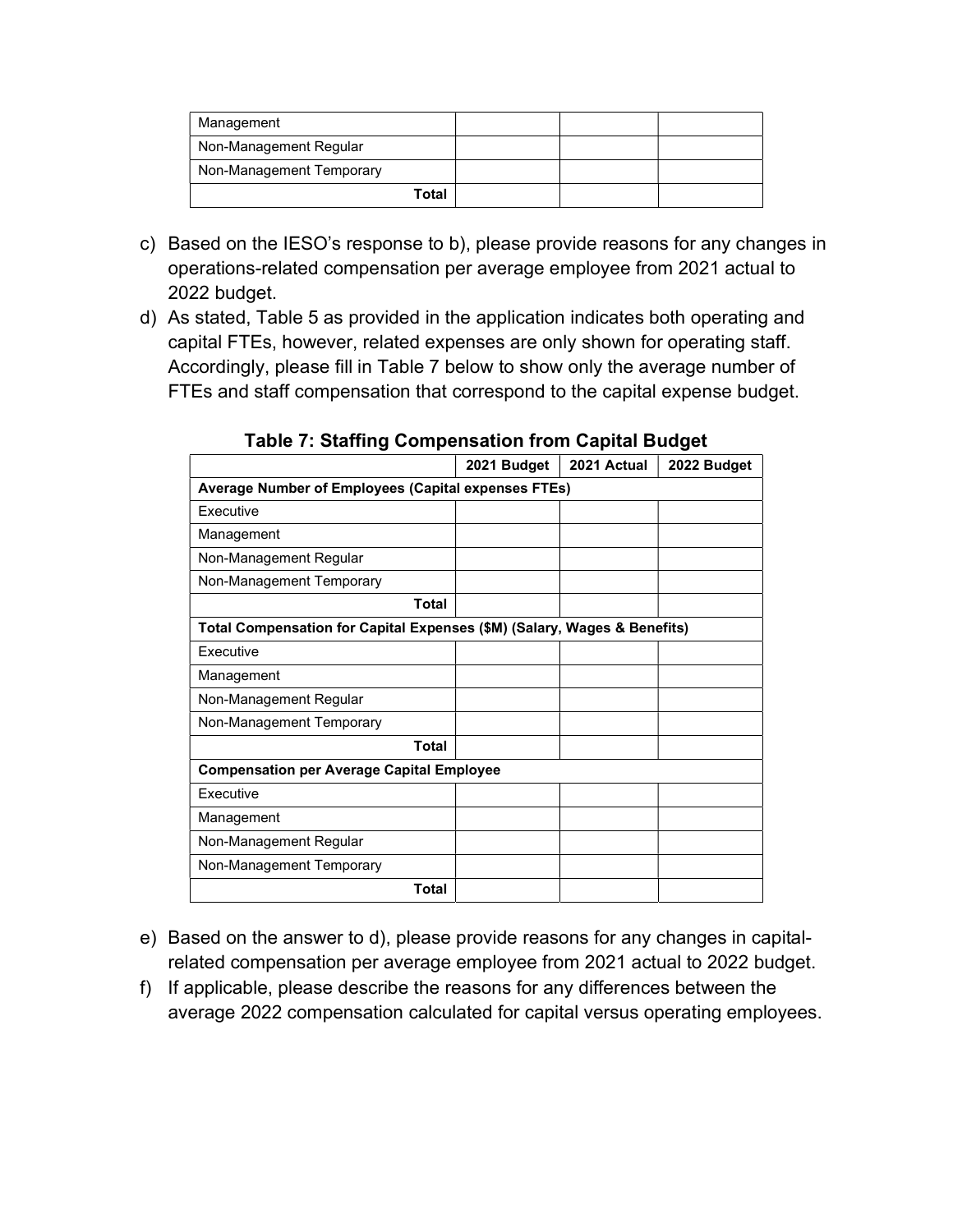## Issue 1.3: Is the IESO's 2022 capital expenditure envelope of \$71.2 million for capital projects for Fiscal Year 2022 appropriate?

# 1-Staff-14

a. Exhibit B / Tab 1 / Schedule 2 / pp. 31 & 34

Preamble: Exhibit B/ Tab 1/ Schedule provides details of the IESO's 2022-2024 capital plans. OEB staff's questions relate to the following two listed capital projects: "Data Excellence Program" and "Meter Data Management System Replacement".

Question(s):

- a) The description of the Data Excellence Program states that "…this program establishes an evolved data management and analytics framework to support IESO business needs, and enhance third-party access to data and information."
	- a. Please describe the degree to which the Data Excellence Program supports the Smart Metering Entity's (SME) efforts to provide de-identified electricity consumption data to third parties.
	- b. If the project supports, in whole or in part, the SME's third-party access efforts, please describe how the IESO's intends to recover associated costs (i.e., will costs be recovered through IESO usage fees, the Smart Metering Charge or other?).
- b) The description of the Meter Data Management System Replacement (MDM/R) project states the MDM/R requires replacement when it reaches end of life as an upgrade to the current version is not available.
	- a. Please confirm that the MDM/R replacement is being undertaken to support the SME's business requirements. If the replacement supports another requirement, please describe it.
	- b. Please describe how the IESO intends to recover the costs associated with the MDM/R replacement (i.e., will costs be recovered through IESO usage fees, the Smart Metering Charge or other?).

## ISSUE 2.0: Usage Fees

Issue 2.1 Is the methodology used to derive the IESO's proposed 2022 Usage Fees of \$1.3329/MWh for domestic customers (including embedded generation) and \$1.0126/MWh for export customers to be paid commencing January 1, 2022 appropriate?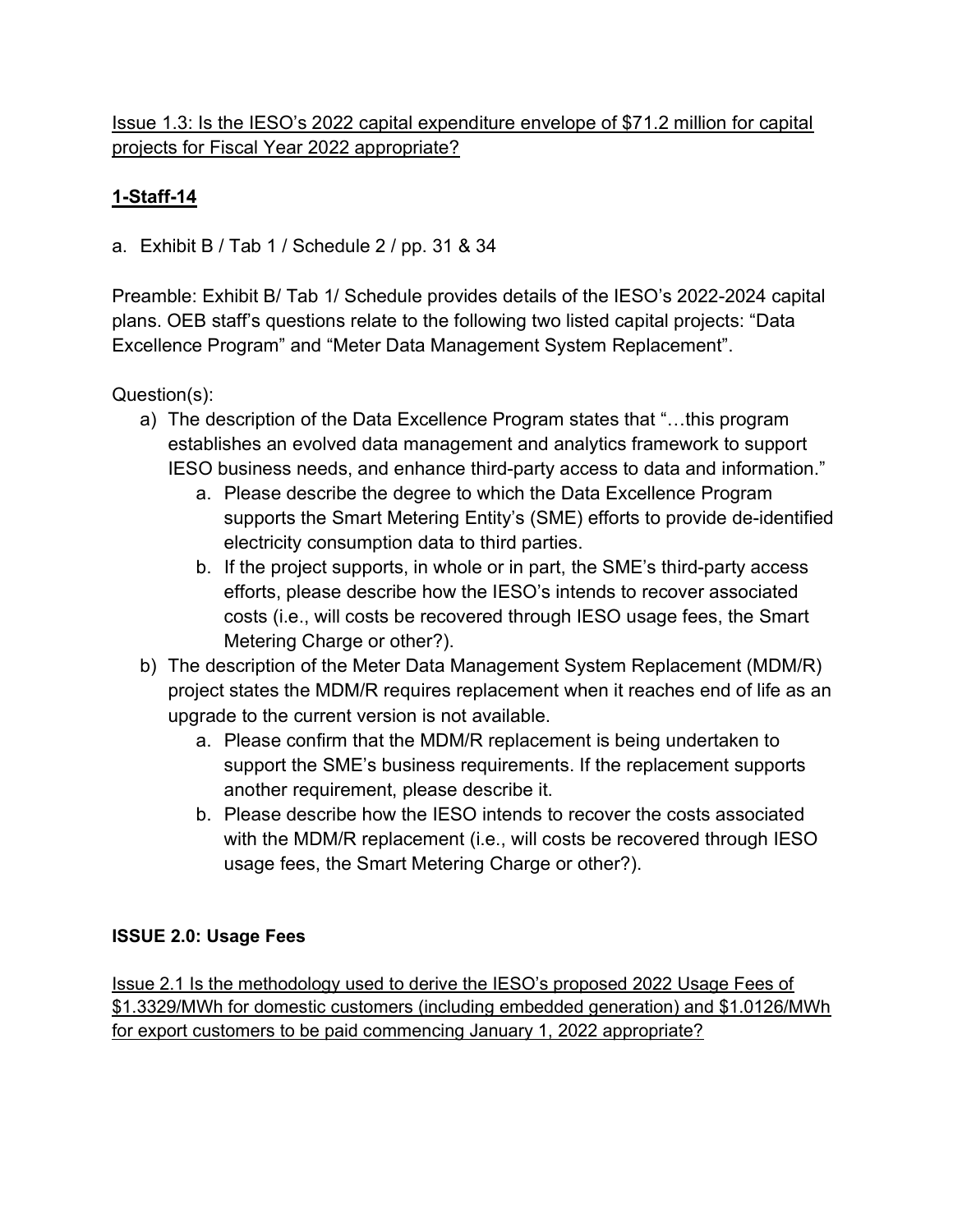a. Exhibit A / Tab 1 / Schedule 3 / p. 2

Preamble:

Table 8 summarizes the IESO usage fees approved in the 2020/2021 IESO proceeding, and the ones proposed in the current application. At the above noted reference, the IESO states, "[t]he 2022 proposed usage fees for domestic customers represents a 4.8% increase relative to 2021 OEB approved usage fees, and the 2022 proposed usage fees for export customers represents a 7.5% decrease relative to 2021 OEB approved usage fees."

| <b>IESO Usage Fees</b><br>(\$/MWh) | <b>Approved</b><br>2021 | <b>Proposed</b><br>2022 | % Change<br>(Approved 2021 vs.<br>Proposed 2022) |
|------------------------------------|-------------------------|-------------------------|--------------------------------------------------|
| Domestic                           | 1.271                   | 1.3329                  | 4.8%                                             |
| Export                             | 1.0943                  | 1.0126                  | $-7.5%$                                          |

#### Table 8: Staffing Compensation from Capital Budget

Question(s):

- a) What are the driving factors leading to the domestic usage fee increase?
- b) What are the driving factors leading to the export usage fee decrease?

#### ISSUE 3: Application and Reliable Integration Fee

Issue 3.1: Is the IESO's proposal to charge proponents a Reliable Integration fee at an hourly rate of \$145/hour for activities the IESO undertakes to reliably integrate new or modified facilities to the IESO-Controlled Grid appropriate?

#### 3-Staff-16

a. Exhibit C / Tab 3 / Schedule 1

Preamble: The Application requests approval to charge proponents a Reliable Integration Fee at an hourly rate of \$145/hr. The Application states that the fee will be charged for the activities the IESO undertakes to reliably integrate new or modified facilities to the IESO-Controlled Grid.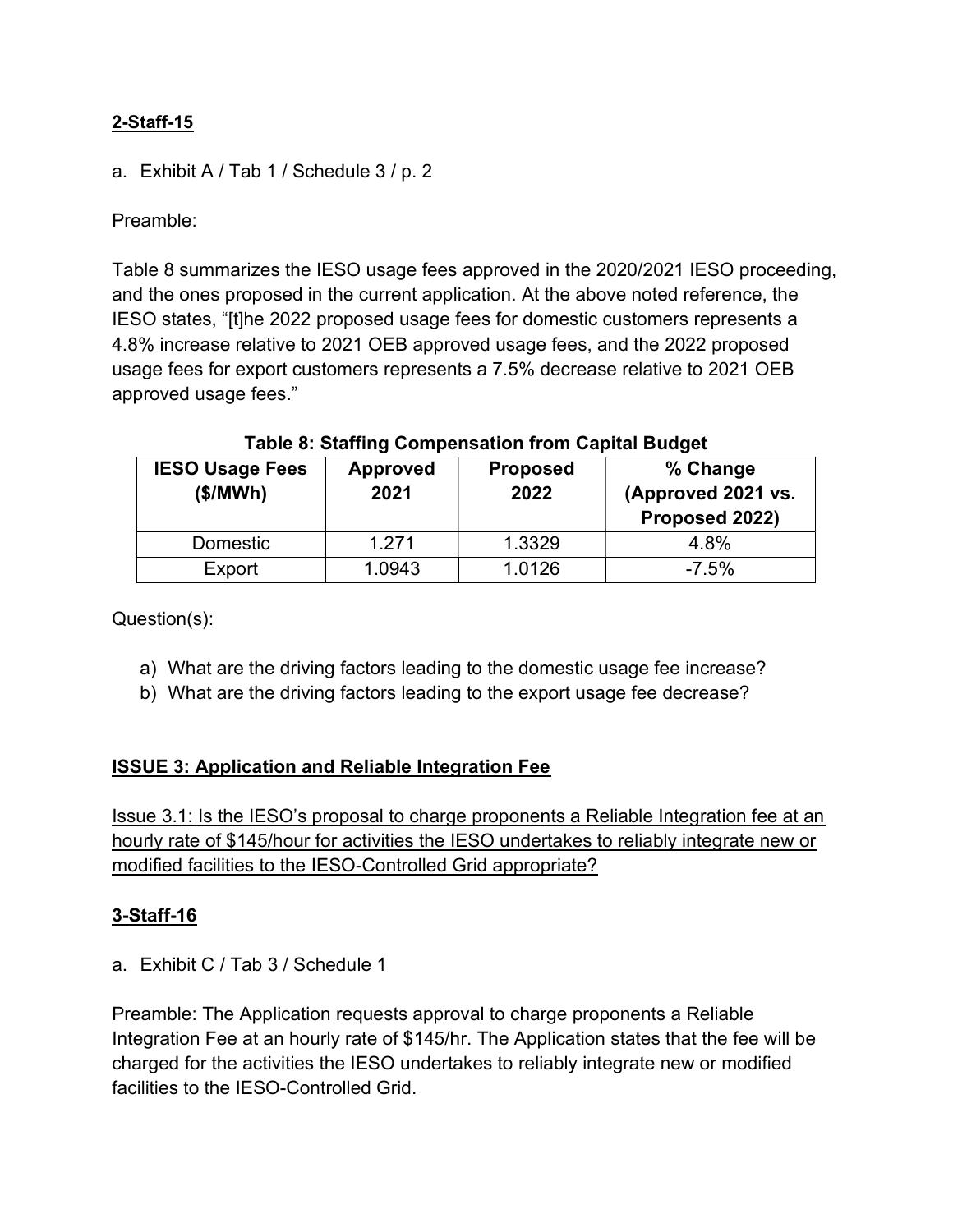Question(s):

- a) Please identify the differences between the tasks normally undertaken by the IESO to complete System Impact Assessments (SIA) versus the tasks the IESO proposes be subject to the Reliable Integration Fee (RIF).
- b) Please confirm if proponents are charged at any hourly rate of \$145/hr for the tasks the IESO completes in support of SIAs and Technical Feasibility Studies.
	- i. If a different charge model is used, please describe the model.
- c) Please describe how the IESO determined that a rate of \$145/hr was appropriate to charge proponents of all applicable studies and assessments, including the requested RIF.
- d) Please identify the number of hours the IESO anticipates being required to fulfill the tasks associated with a typical request subject to the RIF. Please confirm the total amount that would be charged to the proponent for fulfillment of this typical request.
	- i. If each request is unique  $-$  i.e., a typical request does not exist  $-$  please provide what the IESO considers to be a reasonable range of the number of hours and costs that it anticipates incurring/charging to fulfil requests.
- e) Please provide an estimate of the average amount charged by the IESO to proponents for completion of SIAs.
- f) On average, annually, what costs does the IESO incur to fulfil the tasks it proposes be covered by the RIF?

# Issue 3.2: Application Fee for Market Participation.

# 3-Staff-17

Preamble: The market participation application fee is charged to organizations that wish to participate in the IESO-administered market. The purpose of the fee is to compensate the IESO for the administrative effort its employees expend to register and authorize market and program participation. The current \$1,000 fee was last approved by the OEB in its decision on the IESO's 2020/2021 revenue requirement application.

OEB staff's questions relate to whether a flat fee approach remains appropriate, given the IESO's recent requests for OEB approval to charge for comparable services on a cost recovery basis as further described below.

The Application seeks OEB approval to charge a RIF that will allow the IESO to recover from organizations the costs it incurs to reliably integrate new or modified facilities to the IESO-controlled grid. The proposed RIF is \$145 per hour and would be calculated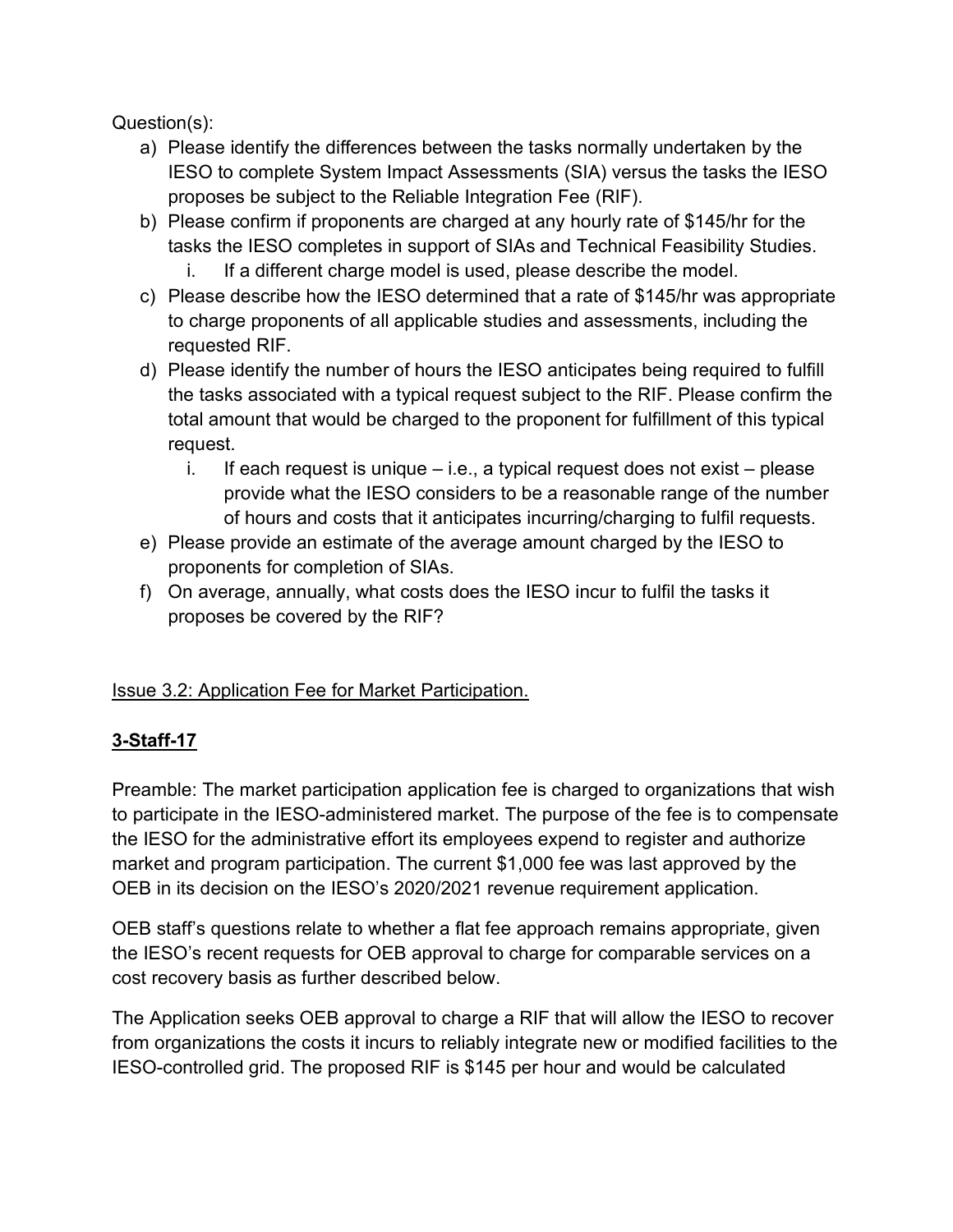based on the total number of hours taken to perform the reliable integration activities. The IESO states that:

- the RIF fee proposal is consistent with the fees the IESO charges for System Impact Assessments and optional Technical Feasibility Studies<sup>3</sup>, and
- the objective of the RIF is to reduce cross-subsidization by identifying and recovering the costs directly attributable to a proponent seeking to reliably integrate its new or modified facilities into the IESO-controlled grid.<sup>4</sup>

In another instance, the IESO (in its capacity as the Smart Metering Entity) requested OEB approval of a similar cost-recovery model in its application to provide third-party access to de-identified electricity consumption data. $^5$  Consistent with that proceeding's settlement proposal, the OEB decision established that the IESO would charge third parties a rate of \$145 per hour – the IESO's stated fully allocated labour cost – to complete both standard and non-standard data requests.

- a) The market participation application, RIF and third-party access fees serve the same purpose: to compensate the IESO for the costs it incurs to provide a service. Accordingly, please describe why or why not it would be appropriate to transition the market participant application fee from a flat to variable fee, consistent with the requested RIF and OEB-approved third-party access charges.
- b) Please identify the number of hours the IESO normally requires to complete the tasks associated with a typical market participation application.
	- i. If each undertaking is unique  $-$  i.e., a standard number of hours isn't available – please provide what the IESO considers to be a reasonable range of hours it spends to fulfil requests.
- c) In the IESO's view, are there reasons why a rate of \$145/hr would not be an appropriate rate to apply to the activities it completes in support of the market participation application fee? That is, would an hourly rate other than \$145/hr better reflect the actual costs the IESO incurs to complete related tasks? If so, what rate would the IESO propose and why does the IESO believe the alternative rate is more appropriate.

<sup>3</sup> Application, C-3-1, p. 1.

<sup>4</sup> Application, C-3-1, p. 2.

<sup>5</sup> EB-2021-0292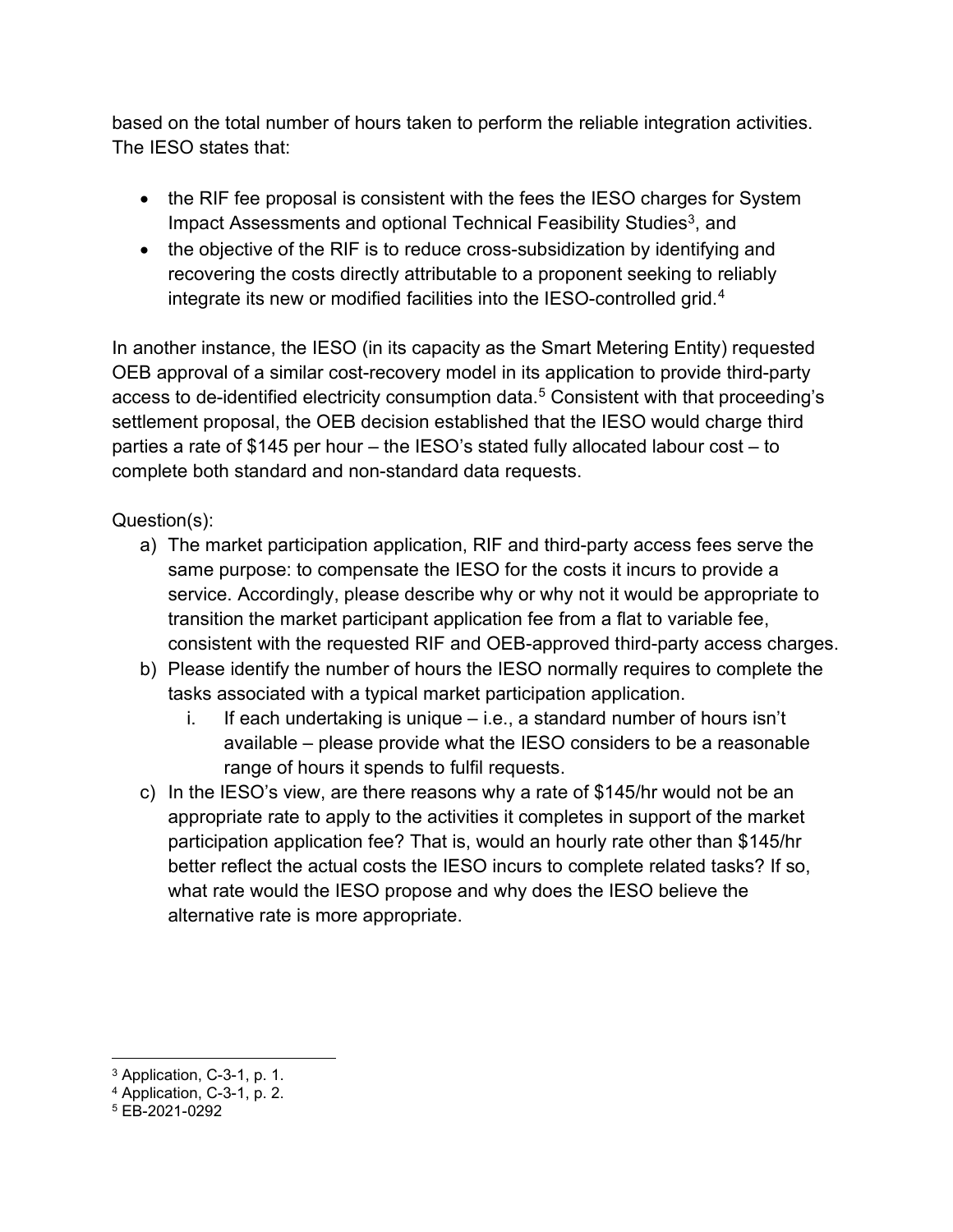## ISSUE 4.0: Market Renewal Program (MRP)

Issue 4.1: Is the reporting on financial and operational performance of the MRP appropriate?

## 4-Staff-18

- a. Exhibit B / Tab 1 / Schedule 2 / p. 15
- b. Exhibit G/ Tab 2/ Schedule 1 / p. 5

Preamble: On page 15 of the IESO's 2022-2024 business plan, the IESO states that it will complete its \$178 million dollar investment in the MRP by the of end 2023.

Question(s):

a) Please provide a table with two columns that demonstrates the IESO's total actual and budgeted MRP operating and capital spending to-date. Please provide the financial information in a format consistent with Table 2 found at Exhibit G-2-1, p. 5 of the MRP Cost Report. I.e., list actual and budgeted spending by the same lines items shown in Table 2.

## 4-Staff-19

a. Exhibit G/ Tab 2/ Schedule 1

Preamble: Exhibit G-2-1 is the IESO's MRP Cost Report. At Exhibit G-2-1, p. 3 the IESO states that "[t]he IESO Board approved a revised [MRP] budget and schedule in March 2021, including a go-live date of November 2023 plus six months of contingency."

At Exhibit G-2-1, p. 7 the IESO states that it "expects that adjustments to timelines will be needed as the project moves closer to in-service" and a similar statement is made at Exhibit A, Tab 1, Schedule 3, p. 5.

- a) Please clarify the IESO's statement "adjustments to timelines will be needed as the project moves closer to in-service". That is, does the IESO foresee challenges in achieving a go-live date of November 2023 (plus six months of contingency).
- b) If different from November 2023 (plus six months of contingency), what is the IESO's most recent projection for when MRP will go-live?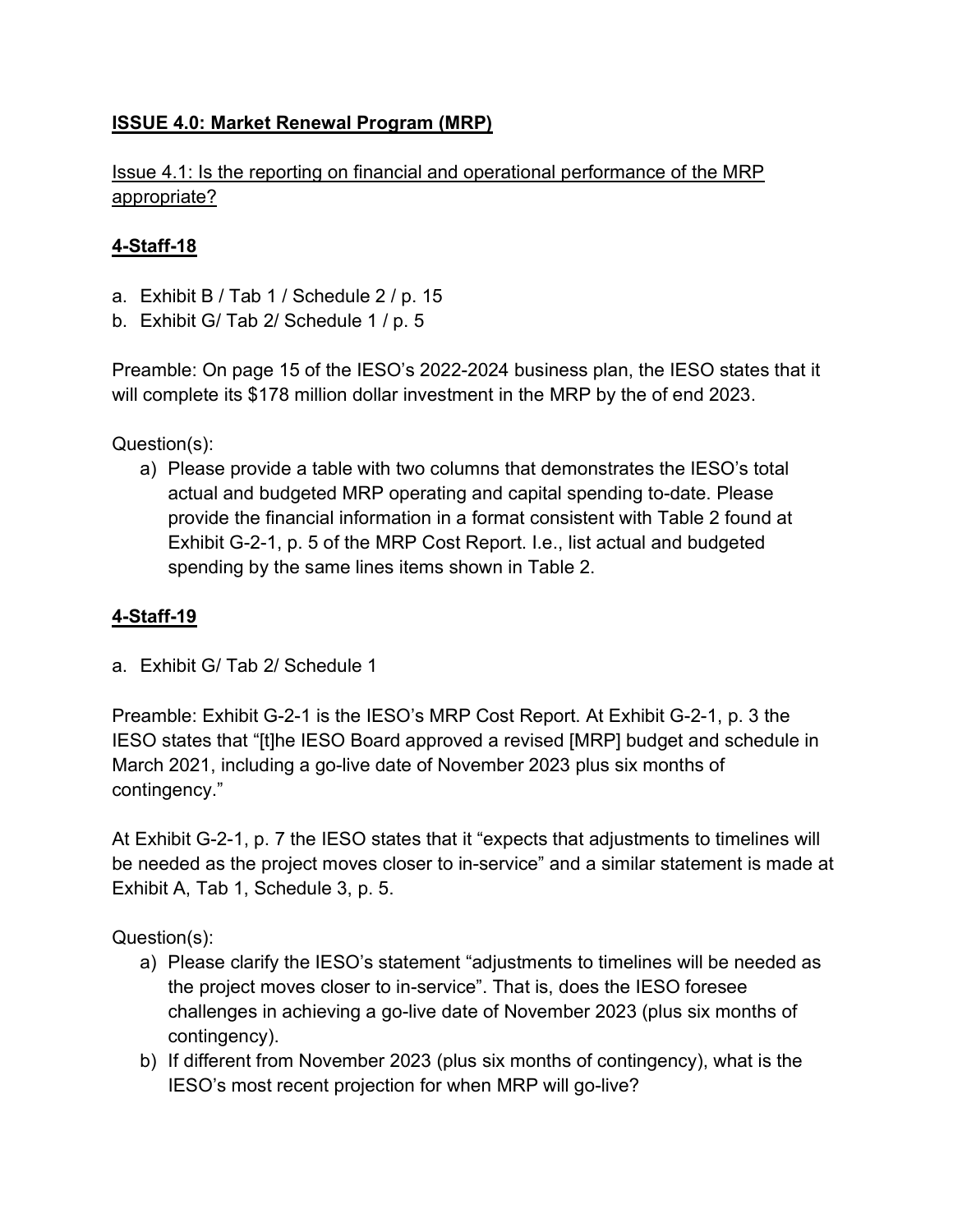- i. If applicable, please fully describe the reasons for any delays in implementation as well as the potential impacts of delays on MRP budgets and/or the MRP's benefits case.
- ii. If applicable, please provide a revised Schedule Performance Index score for 2021 based on the IESO's revised go-live projection.
- c) At Exhibit G-2-1, p. 6 the IESO lists the four factors which resulted in its capital expenses being \$12 million lower than budget in 2021. Amongst those factors, the IESO listed "[d]elays in gathering business and vendor requirements, which has resulted in the deferral of internal and external IT implementation costs" as a reason.
	- i. Please describe the reasons for these delays as well as any steps the IESO plans to take to mitigate these delays in future years.
	- ii. If applicable, please describe the relationship between these delays and any challenges associated with achieving the targeted MRP go-live date of November 2023.
	- iii. Please describe how much of the \$12 million underspend in 2021 will be made-up for in 2022 and beyond.

b. Exhibit G/ Tab 2/ Schedule 1 / pp. 8

Preamble: Table 8 at the above reference demonstrates that MRP FTEs will increase by 16 in 2022 compared to 2021 actuals, and 3 when compared to budget.

- a) Please describe the relationship, if any, between the IESO's significantly lower than budgeted FTE complement in 2021 and MRP implementation delays.
	- i. As part of its response, the IESO is requested to specifically describe the direct impacts of the lower-than-budgeted headcount on MRP rollout.
- b) Please indicate how many of the planned 97 FTEs for 2022 the IESO hired todate.
	- i. Has the IESO revised its budgeted number of MRP FTEs for 2022? If so, please provide the revised FTE projection as well as the impact of the revised projection on the IESO's 2022 MRP compensation and benefits budget.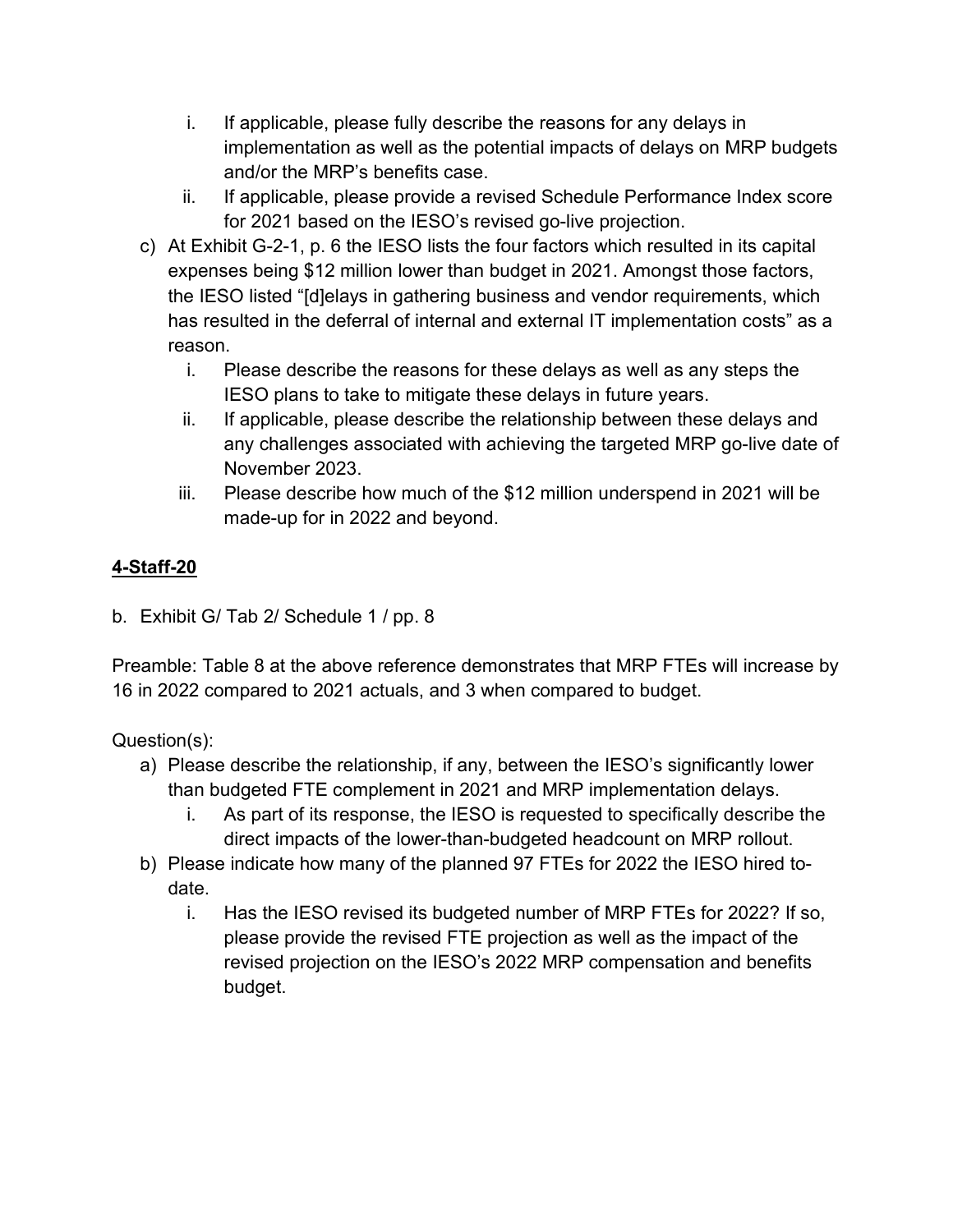## ISSUE 5.0: Commitments from Previous OEB Decisions

Issue 5.1: Has the IESO responded appropriately to outstanding OEB directions from previous proceedings?

## 5-Staff-21

a. Exhibit D / Tab 1 / Schedule 3 / pp. 3-7

## Preamble:

Table 2 at the above reference lists the ongoing and planned efforts being undertaken by the IESO to advance towards the  $50<sup>th</sup>$  percentile of total renumeration. Table 2 organizes the ongoing and planned efforts by the following categories: Compensation, Pension, Benefits and Culture and Values.

- a) Target area one indicates efforts related to a reduced number of Society employees compensated above a revised maximum salary range. Please indicate if the IESO has also revised the maximum salary range for nonrepresented/Management employees.
	- i. If applicable, please describe the revision made to the nonrepresented/Management employee salary range.
	- ii. If a revision to the non-represented/Management salary range has not been made, please describe the reasons for why.
- b) Target area three references Guidelines and Oversight. It describes the guidelines the IESO follows with respect to the amount of compensation that can be applied to certain hiring decisions. Exhibit D-1-3 Attachment 2 details these compensation guidelines.
	- i. Please specifically identify all revisions that have been made to the compensation guidelines shown at Exhibit D-1-3 Attachment 2 since the OEB required to IESO to bring total renumeration towards the 50<sup>th</sup> percentile in its Decision on the IESO's 2019 Revenue Requirement application.
- c) Amongst other things, Table 2 describes actions being taken by the IESO related to benefits. The actions identify specific areas of benefits-related cost savings being sought in collective agreements. Please identify the specific areas of benefits-related cost savings (including those related to pensions) being pursued related to non-Unionized/Management positions. If there are none, please explain why.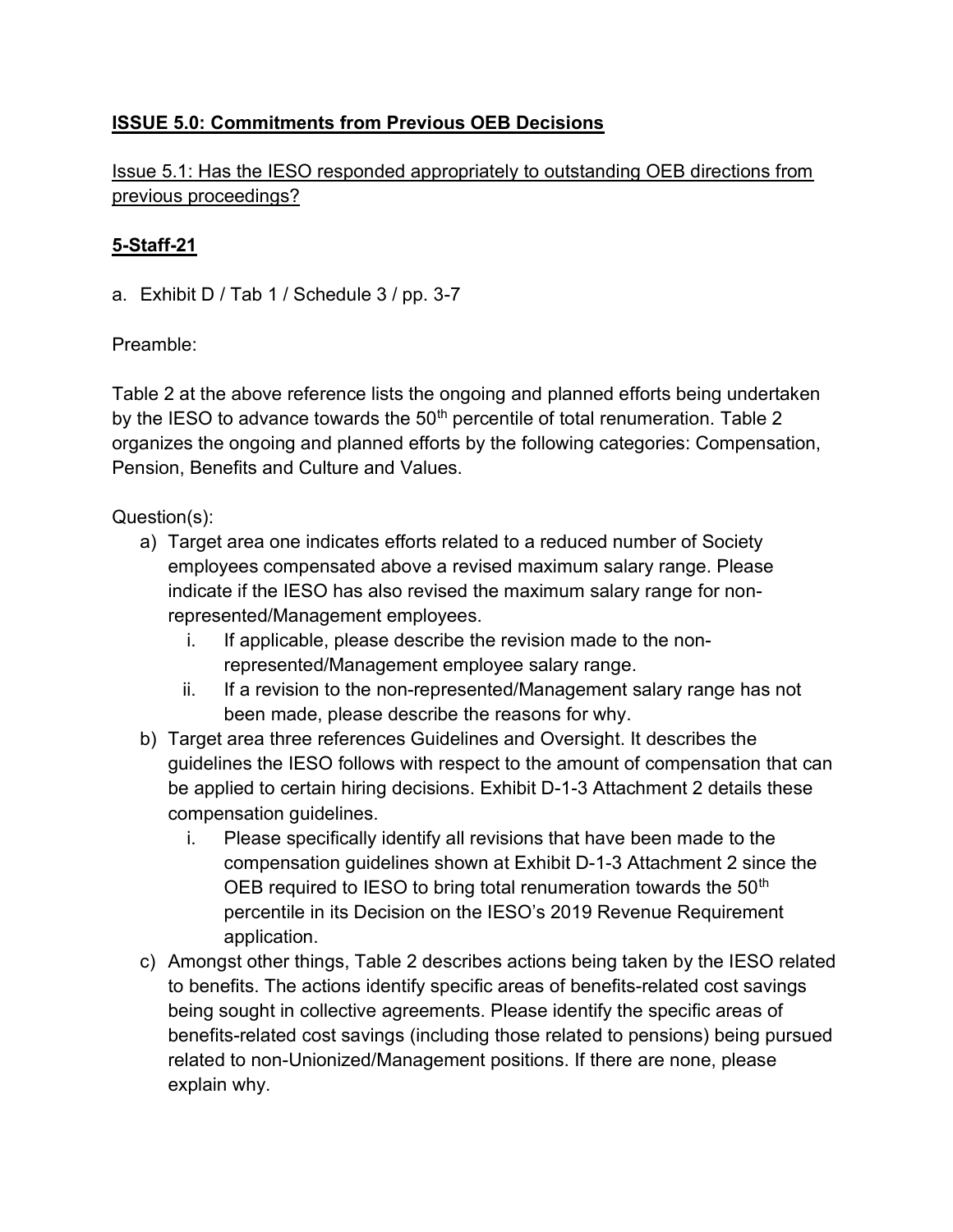a. Exhibit D / Tab 1 / Schedule 3 / Attachment 3

Preamble:

At the above reference, the IESO provides a report entitled "Non-Executive Total Renumeration Review (Mercer Report)." The report demonstrates the movement made by the IESO towards the  $50<sup>th</sup>$  percentile of total compensation since the last report was issued in 2018 (2018 Report).

#### Question(s):

a) At Exhibit D-1-3, p. 3, the IESO states that:

Mercer Canada Limited ("Mercer") was engaged to assist the IESO in conducting a Total Remuneration review for non-executives. The results from the review show positive movement towards the 50th percentile since the IESO's last review in 2018. When comparing the IESO roles to the energy sector, the IESO has improved its position as it relates to Total Remuneration by 2%. In 2018, the IESO was positioned 11% over market (50th percentile) and in 2021 is now 9% over market.

Tables 9 and 10 have been created by OEB staff. They compare changes in total remuneration (TREM) for management, Society and PWU grade employees between the 2018 Report and the Mercer Report.

|                      | 2018 Report            | <b>Mercer Report</b>   | <b>Variance</b> |    |  |
|----------------------|------------------------|------------------------|-----------------|----|--|
|                      | <b>IESO TREM (000)</b> | <b>IESO TREM (000)</b> | \$(000)         | %  |  |
| Management           | \$187                  | \$203                  | \$16            | 9% |  |
| <b>Society Total</b> | \$160                  | \$174                  | \$14            | 9% |  |
| <b>PWU Total</b>     | \$116                  | \$123                  | \$7             | 6% |  |

#### Table 9: IESO TREM Comparison

|                      | $1.0010$ ivi milvigi vuoltui III.min vuliipulluvil |                                           |         |          |  |  |
|----------------------|----------------------------------------------------|-------------------------------------------|---------|----------|--|--|
|                      | 2018 Report                                        | <b>Mercer Report</b>                      |         | Variance |  |  |
|                      | <b>Energy Sector</b><br><b>TREM (000)</b>          | <b>Energy Sector</b><br><b>TREM (000)</b> | \$(000) |          |  |  |
| <b>Management</b>    | \$197                                              | \$199                                     | \$2     | $1\%$    |  |  |
| <b>Society Total</b> | \$139                                              | \$156                                     | \$17    | 12%      |  |  |
| <b>PWU Total</b>     | \$101                                              | \$102                                     | \$1     | 1%       |  |  |

#### Table 10: Energy Sector TREM Comparison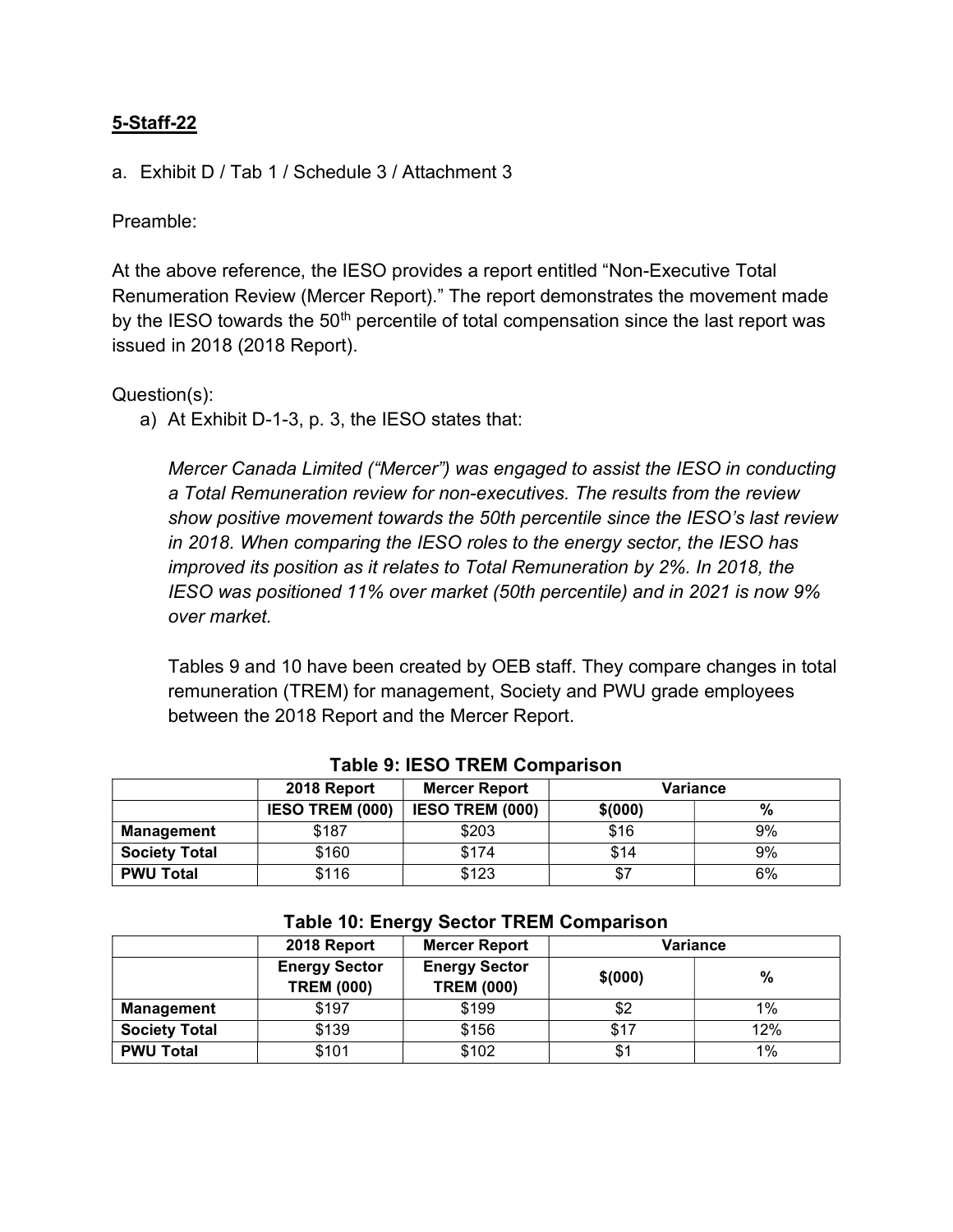As shown, results of the Mercer Report show that IESO TREM for the Management grade has increased by \$16,000, or 9% since the 2018 Report whereas the Energy Sector comparable has only increase by \$2,000, or 1%.

In response to OEB staff IR 30 (a) from the IESO's 2020/2021 Revenue Requirement proceeding, the IESO stated the following related to management staff:

Since the OEB direction provided in the 2019 revenue requirement decision, the IESO has made a number of concessions to help work toward compensation that is at the market median.

For the management cadre, the IESO used the direction from the OEB to guide their annual salary increase (merit) recommendations. As such the IESO provided conservative and modest increases to the management salaries and pay bands in both 2019 and 2020 (2021 to be determined in Q1 2022).

In 2019, the average merit increase provided in the Energy sector was 2.9%. With the OEB decision in mind, the IESO recommended to the Board of Directors a modest merit envelope of 2%. In 2019, the IESO also recommended to the Board a nominal increase to the salary range of 1.7% which again was below the Energy sector benchmark for 2019 salary range increases.

In 2020, the average merit increase provided in the Energy sector was 2.2%. Again, with the OEB decision in mind, the IESO recommended to the Board of Directors a modest merit envelope of 2% again below the average merit increases in the Energy sector. In 2020, the IESO also recommended a 1.8% increase to its salary bands which was below the average increase to the ranges in the Government/Public sector average of 2% and in line with the Energy Sector average.

The IESO stated in its response to OEB staff IR 30 a) that for the management grade, the average merit increase provided in the Energy Sector in 2019 and 2020 were 2.9% and 2.2%, respectively, and that the IESO's merit increases were set based on these amounts. However, as shown in 6, according to the Mercer Report, the Energy sector TREM for management grade employees has only increased by 1% in total since the 2018 Report was completed. Please explain how the IESO determined that the average merit increase provided in the Energy sector for 2019 and 2020 were 2.9% and 2.2%, respectively, as well as why these increases were not reflected in the Mercer Report.